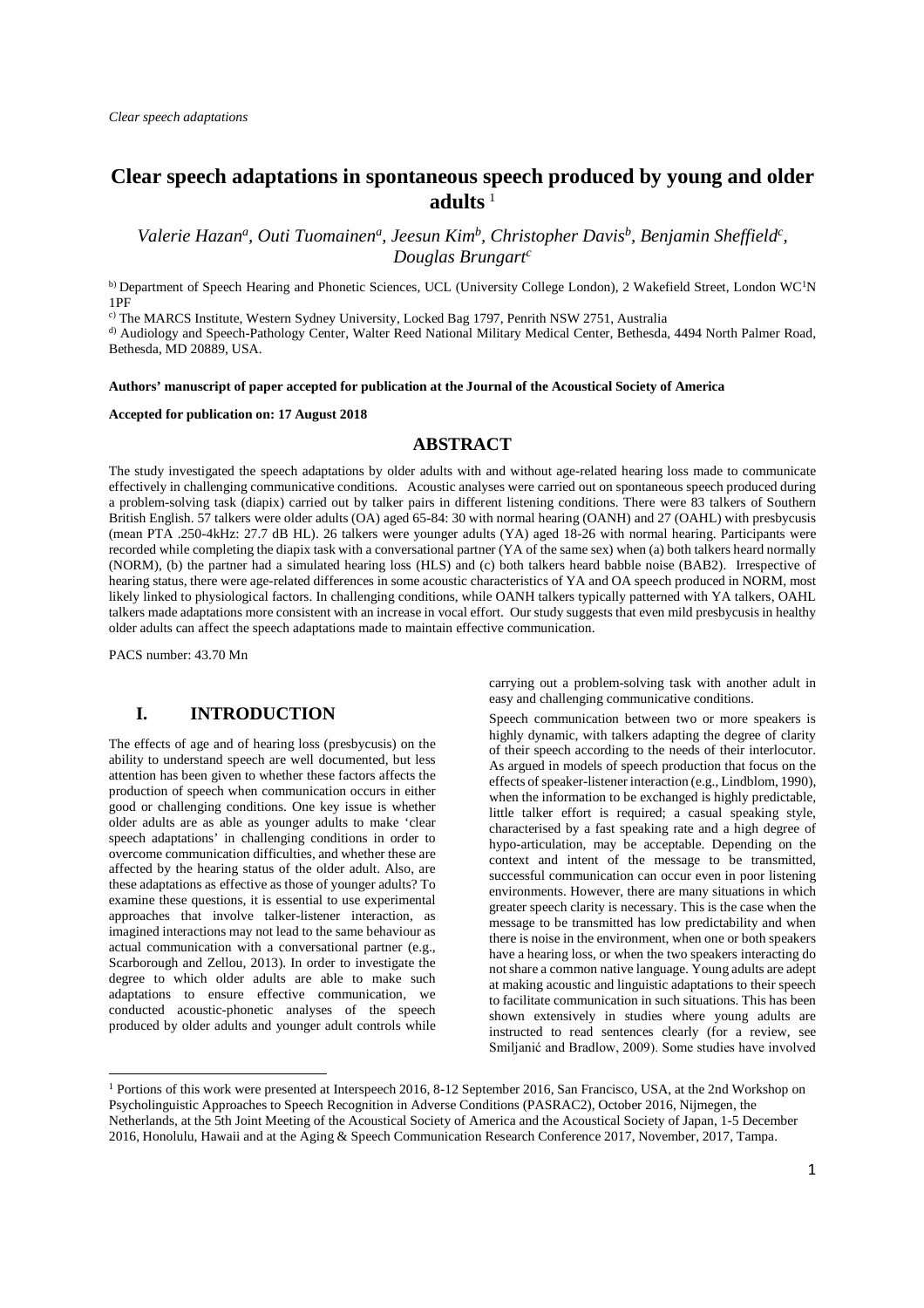pairs of talkers interacting in different listening environments, and these adaptations have been shown to be attuned, to an extent, to the needs of the conversational partner, as the adaptations varied according to the type of challenging condition faced by the interlocutor (e.g., Cooke and Lu, 2010; Hazan and Baker, 2011). Adolescents too are able to produce clear speech adaptations when conversing in challenging conditions, although younger children may use less skilled strategies such as increasing their vocal effort (Hazan, Tuomainen and Pettinato, 2016).

For older adults, the evidence of whether they make clear speech adaptations is mixed. In an study using the interactive Map Task (Anderson et al., 1991) with dyads of youngyoung, older-older and young-older adults, Kemper et al. (1995) found that while younger adults adapted their speaking style when talking to older adults by varying characteristics such as fluency, grammatical complexity, semantic content, older adults showed little variation in their speech across conditions. However, in another study focusing on discourse strategies by older women communicating with young students and young adults with mild intellectual difficulties, there was evidence that older women were adjusting their discourse strategies to accommodate for their conversational partners (Gould and Shaleen, 1999).

In terms of studies focusing on the acoustic characteristics of speech, most evidence about clear speech adaptations comes from studies that involved participants reading sentences in an 'instructed' clear speaking style, i.e. when asked to speak as if to an imagined person with a hearing loss or who is not a native speaker. A recent lifespan study including young and older adults has directly investigated the acoustic characteristics of their casual and instructed clear speaking styles, among other conditions (Smiljanić and Gilbert, 2017a). When asked to read sentences clearly in a quiet environment, older adults reduced their speech rate and produced longer pauses than when speaking casually. However, they showed less of an increase in mean fundamental frequency and amount of energy in the mid frequency region of their speech than other talker groups. In a linked paper, the clear speech produced by all talker groups, including older adults, was more intelligible when presented in noise than their conversational speech (Smiljanić and Gilbert, 2017b). This suggests that there was a clear speech benefit (i.e. increased intelligibility relative to that for casual speech) for the speech of older talkers and that the changes that they made in their clear speaking style were effective.

In some studies, the degree to which older talkers adapted their speech was solely determined by investigating the impact of their speech on listeners' perception. In Smiljanić (2013), the degree to which older adults were able to make adaptations to their speech varied across the five individuals whose speech was included in the intelligibility tests. In Schum (1996), involving 10 older and 10 younger talkers with sentences in conversational and clear elicited styles, no statistically significant difference in clear speech benefit was shown across the two groups; however, an analysis of individual talkers also revealed that, in each group, some talkers showed a substantial clear speech benefit while little benefit was obtained for others. These studies suggest that

clear speech strategies vary across older talkers, with some individuals being more effective at making adaptations than others. Although these studies provide valuable insights into older talkers' ability to produce clear speech adaptations, none involved naturally-elicited speech adaptations within a communicative setting. Also, they do not enable us to examine the impact of hearing status within the older population as participant groups were not differentiated according to this status.

The acoustic characteristics of speech produced by older adults may differ from those of younger adults because of a number of factors (for detailed reviews, see Hooper and Cralidis, 2009; Gordon-Salant, 2014). First, there are physical changes to the vocal apparatus that occur with increasing age. There are documented increases in vocal tract length in older adults, resulting in increased vocal tract volume (Xue and Hao, 2003) while physiological changes to the larynx include a thinning of vocal folds and hardening of laryngeal cartilages (e.g. Sataloff et al., 1997; Baken, 2005). Aging has also been shown to have an effect on respiratory function for speech (e.g., Huber and Spruill, 2008) with some evidence that the effect may be greater in men than women. Goy et al. (2013) carried out voice analyses on a large and well-controlled speech corpus of young and older healthy adults. Although they concluded that age-related changes were smaller than previously reported in smallerscales studies, they did replicate the well-documented reduction in fundamental frequency (F0) in older women although did not replicate the finding in many studies (e.g. Hollien and Ship, 1972; Torre and Barlow, 2009) of F0 increases in men; age-related effects on voice regularity and intensity varied with talker sex (Goy et al., 2013). Physical changes to the vocal apparatus also lead to changes in vocal tract resonances, resulting in changes in vowel formant frequencies (Linville and Rens, 2001; Xue and Hao, 2003), also seen in longitudinal analyses of formant frequencies of talkers recorded over several decades (Reubold, Harrington and Kleber, 2010).

Motor control also appears to be reduced in older speakers compared to young adults: older adults show greater withinspeaker variation in articulatory movement and placement, at least for more complex speech items (Sadagopan and Smith, 2013). There are cognitive changes that may affect the willingness to make additional efforts to be understood and the empathy experienced towards a conversational partner (e.g. Zhang et al., 2013) although motivation has also been shown to affect the performance of older adults in laboratory settings (Spaniol, Voss, Bowen, and Grady, 2011). Finally, many older adults experience a degree of agerelated hearing loss, or presbycusis, that affects hearing thresholds, frequency resolution and the ability to perceive speech effectively when masked by noise or other voices (for reviews, see Gordon-Salant, 2005, 2014). In sum, for older adults, reduced motor control (at least for precise articulations), greater listener effort and cognitive decline all make it likely that communication may, in many instances, require greater effort than for younger adults. What is less known is how these potential difficulties affect older adults' ability and willingness to increase their speaking effort in order to produce clearer speech for the benefit of their interlocutor while conversing in challenging situations.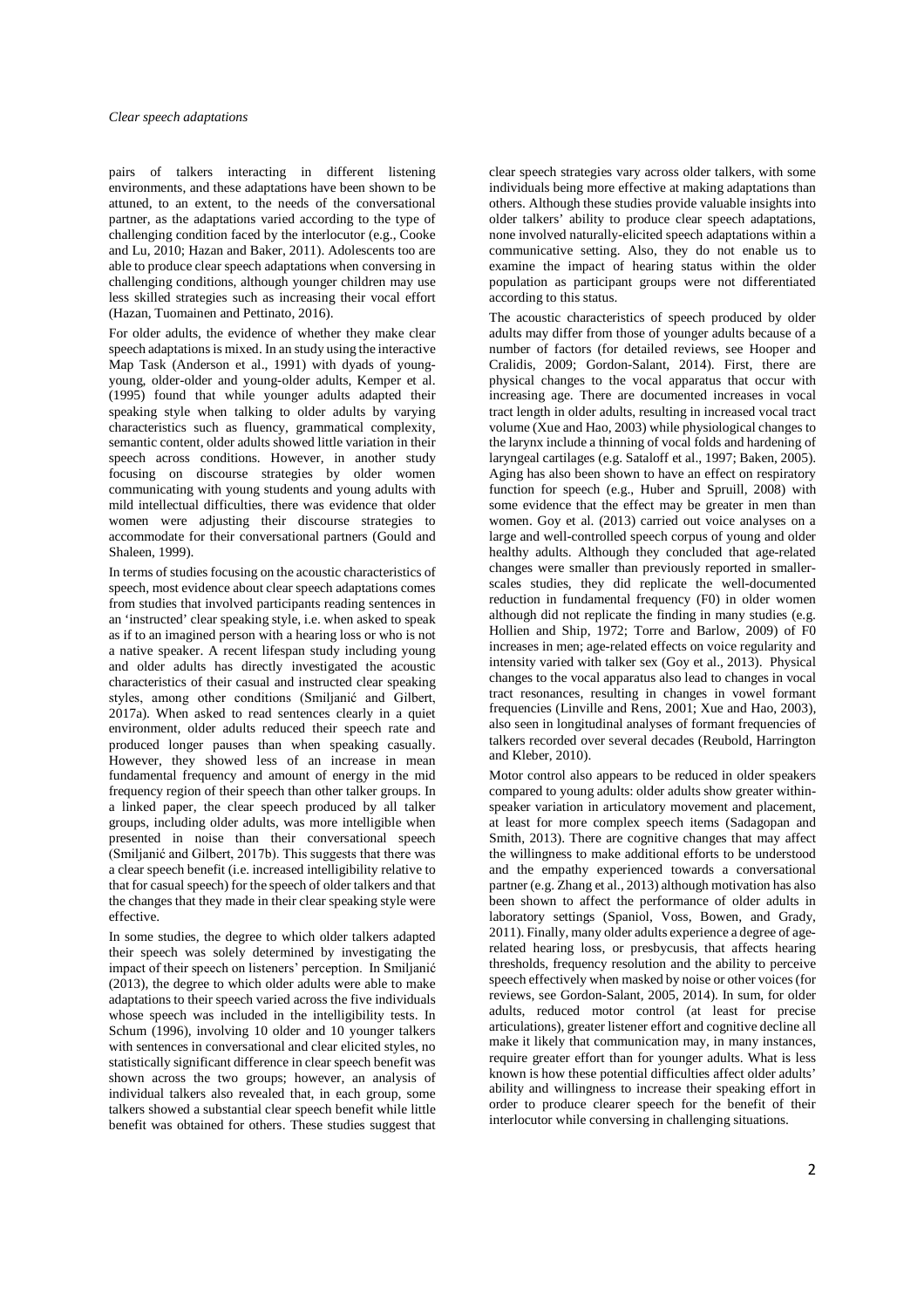This study examines changes in acoustic-phonetic characteristics that have been shown to vary across casual and clear speaking styles. It focuses on three strategies for producing clear speech that have been documented across clear speech studies (for a review, see Smiljanić and Bradlow, 2009): reductions in articulation rate, increases in vocal effort, and hyper-articulation.

Reductions in articulation rate have consistently been shown to occur in many studies of clear speaking styles (e.g., Picheny et al., 1986; Uchanski et al., 1996; Hazan and Baker, 2011) although it has also been shown that a slower speech rate is not a necessary feature of clear speech (Krause and Braida, 2004). A first aim of this study is therefore to investigate changes in articulation rate across communicative conditions in older adults and young adult controls. Even when speaking without interference, differences in articulation rate across the lifespan have been documented in a number of studies (e.g., Duchin and Mysak, 1987; Jacewicz, Fox and Wei, 2010; Bilodeau-Mercure and Tremblay, 2016; Bóna, 2014; Smiljanić and Gilbert, 2017a). For example, a lifespan study showed that articulation rate measured from spontaneous speech monologues increased from childhood into adulthood and did not peak until adults were in their mid-40s (Jacewicz et al, 2010). Bóna (2014) examined articulation rate in older adults in a range of different speaking styles which had differing cognitive demands. Older adults had a slower articulation rate than young adults in all speaking styles, and greater frequency of pauses and slower speech rate in most speaking styles. Articulation rate did not differ across styles for older adults but did for younger adults.

Another strategy for speaking clearly when communicating in challenging environmental conditions such as when speaking in background noise, is to speak more loudly, which may involve increased vocal effort (Traunmueller and Eriksson, 2000; Garnier and Heinrich, 2014). In addition to raising intensity levels and changing the spectral balance of the long-term spectrum of speech, increased vocal effort also brings about increases in F0 and in the frequency of the first formant (F1) of vowels. In a study involving communication between two conversational partners in challenging conditions, children aged 9-12 years were seen to use this strategy: there were strong correlations, in their clear speech, between increases in F0 and in mean energy in the midfrequency regions of their voice relative to their casual speech, while this correlation was absent in young adults (Hazan et al., 2016).

Finally, increasing the degree of articulation (hyperarticulation) is a strategy that has been documented in many studies of clear speech (e.g., Smiljanić and Bradlow, 2005; Ferguson and Kewley-Port, 2007; Hazan and Baker, 2011). Increases in hyper-articulation are most often demonstrated via vowel measures such as vowel space area or first and second formant ranges. Increases in the degree of articulation, as demonstrated by such measures, could partly result from the use of a lower articulation rate; indeed, such a strategy was less evident in clear speech produced at normal conversational speech rates (Krause and Braida, 2004).

In our study, two challenging conditions, reflecting ecologically-valid communicative situations, were chosen to

naturally elicit clear speaking styles. Both conditions involved exchanges of information between two participants aimed at successfully completing a task together. These exchanges would entail both participants in the interaction potentially showing some adaptation or accommodation to their communication partner, but our focus is on the talker who was told to lead the interaction and who did most of the talking (Talker A). The two challenging conditions varied in the degree to which the adaptations were made for the benefit of the interlocutor (interlocutor-oriented speaking style) or as a result of a direct impact of the challenging condition on the talker (self-oriented speaking style). In the first challenging condition, Talker A was told that their conversational partner had a simulated severe-to-profound loss (HLS). Talker A, whose communication channel was unaffected, had to speak clearly to ensure successful communication even if this was at the cost of increased effort for themselves, as predicated by Lindblom (1990), and so the clear speaking style was primarily interlocutor-oriented. The second condition, in which both conversational partners were exposed to babble noise (BAB2), reflects communication in noisy environments, known to be particularly challenging for older adults. Here, the adaptations were likely to be more self-oriented as the interlocutor (Talker B) was always a young adult and less likely to be affected by noise. In this condition, we would expect older adults, and especially adults with age-related loss, to be more affected by the interference, and, as a result, to potentially differ from younger adults in their adaptations. In short, our research objective was to establish whether young and older adults varied in speech adaptation strategies used in two ecologically-valid challenging communicative conditions, and whether this varied as a function of their hearing status. The condition in which conversational partners were communicating in good listening conditions is also informative in terms of showing whether conversational speech in easy communicative conditions varied as a function of age and hearing status.

## **II. METHOD**

#### **A. Participants**

A total of 98 participants (as 'Talker A') were recruited via adverts circulated within UCL as well as to hiking groups and to the University of the Third Age in London and surrounding counties. Of these 98 participants, 7 were excluded because of their language background, age or hearing level, 3 withdrew from the study after the first screening session and 5 did not manage to complete all sessions by the end of the study. The final sample consisted of 83 Southern British English adult talkers. They were divided into two age groups: 'older adults' (OA) between 64- 84 years of age (*N*=57; 30 F; Female *M*=71;4, Male *M*=74;1 expressed in years;months) and 'younger adults' (YA) between 19-26 years of age (*N*=26, 15 F; Female *M*=21;11, Male *M*=20:11). All participants reported no history of speech or language impairments. OA participants were further subdivided into two groups according to their hearing status. OANH participants (*N*=27; 14F) had normal hearing defined as a mean pure-tone hearing threshold better than 20 dB HL calculated over octave frequencies between 250-4000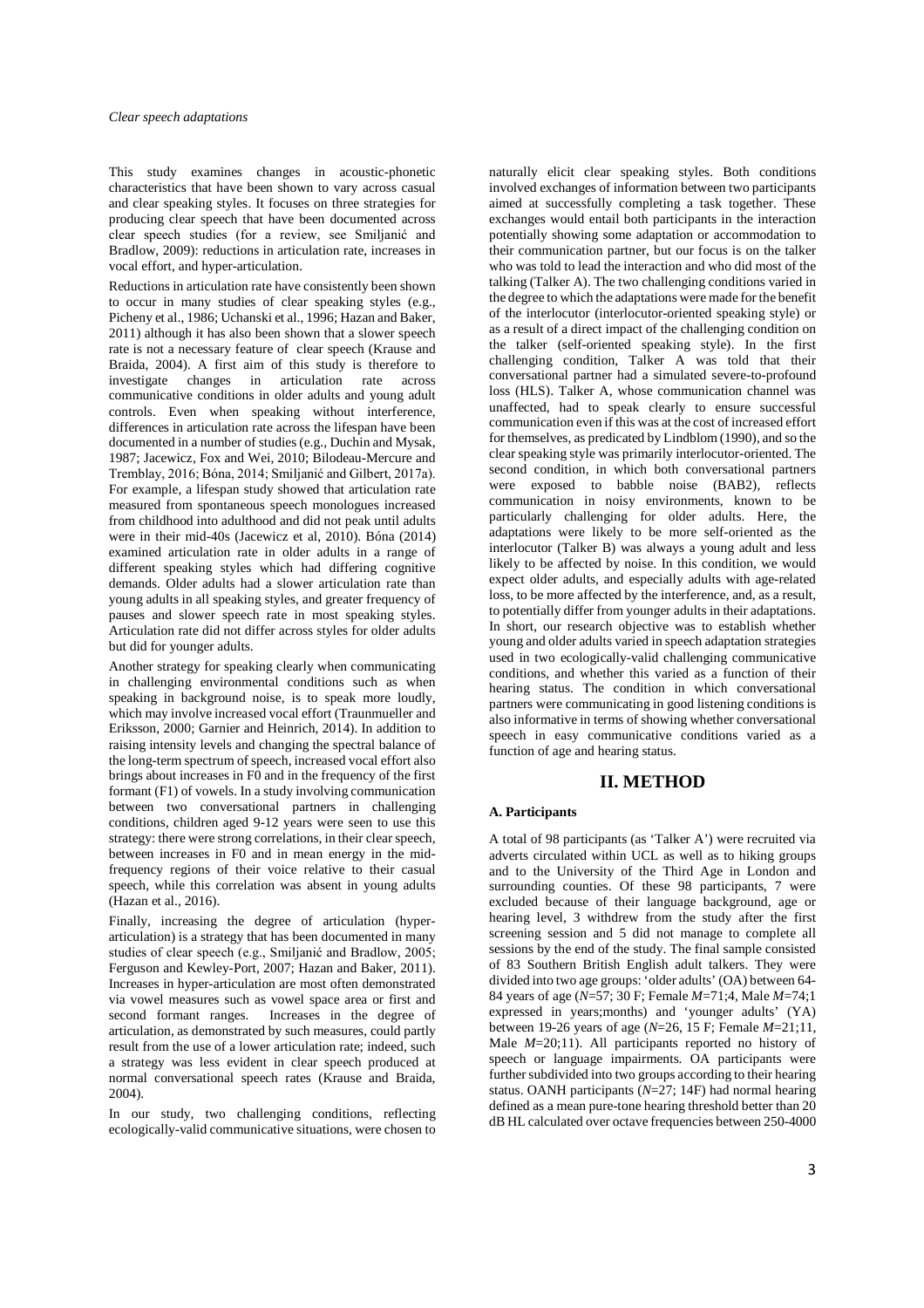Hz while OAHL participants (*N*=30; 16F) had a mild acquired hearing loss defined as a mean threshold of 20-45 dB HL calculated over the same frequency range with a symmetrical downward slope in the high-frequency range typical for an age-related hearing loss (presbycusis) profile (See Figure 1 for better ear mean thresholds per group). The OAHL group had a greater mean age than the OANH group (see Table 1):  $t(55)=2.18$ ,  $p=.033$ , effect size, Hedges' g=0.58, medium effect size. YA participants all had normal thresholds as defined using the same procedure and criteria as the OANH participants.

A further 83 participants were recruited as 'secondary' participants ('Talker B'), who acted as conversational partners with Talker A participants but whose speech was not analysed. These talkers were always young adults (aged between 18-30 years; *M*=21;0) of the same sex as Talker A. They all passed a hearing screen at 25 dB HL or better at octave frequencies between 250-8000 Hz in both ears. The rationale for having young adults as Talker B for all participants was that this would enable us to have a more homogeneous conversational-partner group in terms of hearing and cognitive status as the conversational partner's communication ability also affects the interaction. The participant pairs did not know each other prior to testing.

Informed written consent was obtained. Ethical approval was obtained from the University College London (UCL) Research Ethics Committee.



**FIGURE 1:** Mean pure tone thresholds in dB HL for frequencies between 0.250 and 4 kHz in the better ear according to participant group (YA – young adults, OANH – older adults with normal hearing, OAHL – older adults with hearing loss).

# **B. Tasks**

### *1. Experimental task: Diapix*

The experimental task, Diapix (van Engen et al., 2010) is a problem-solving 'spot the difference' picture task that has been used in a number of studies to elicit spontaneous speech

within a communicative situation (e.g., Hazan and Baker, 2011, Hazan et al., 2016; McInerney and Walden, 2013; Sørensen et al., 2017). In addition to a reference condition where both talkers were interacting in good listening conditions (i.e. in quiet), this task was carried out in a number of different communicative conditions that were aimed at making it difficult for one or both talkers to understand each other in order to naturally elicit clear speech adaptations from Talker A. This study used a subset of these conditions: in addition to the NORM reference condition, the HLS condition where Talker B had a simulated hearing loss and a BAB2 condition where both talkers heard each other in a background of babble noise; both are described further below. For all these conditions, talkers could hear but not see each other (audio mode). Further recordings made at these recording sessions that are not reported here included a fourth condition, where only talker B heard babble noise (BAB1), and the same four conditions carried out in an audiovisual mode.

The diapixUK picture pairs developed by Baker and Hazan (2011) were used. Each participant was given a different version of the same picture-scene, and both were told that the pictures contained 12 differences that they had to find without having sight of their partner's picture. Talker A was told to lead the conversation and do most of the talking, whereas Talker B was mainly required to ask questions and make suggestions. They were instructed to start in the top left-hand corner of the picture and work clockwise; participants were given 10 minutes to find the differences after which the task was terminated. The task was terminated before this time limit if all differences had been found.

Before starting the first diapix task, all participants practised for 5-10 minutes (until they found at least 6 differences) using a different set of pictures while seated in the same room. This gave them the occasion to meet each other faceto-face and to get used to each other's voices. In the case of older participants, this also made them aware that they were interacting with a younger adult rather than someone of the same age. Whether this affected the modifications that they made to their speech in relation to ones they would make with peers or with friends cannot be ascertained without further testing. During the experimental conditions, Talker A participants were given a short description of what their interlocutor was hearing (e.g. told that they had a simulated severe-to-profound hearing loss for the HLS condition) but they did not experience the condition directly so they had to adjust their speaking style based on any experience of communicating with people with hearing loss and on the direct (e.g. 'speak more slowly') and indirect (e.g. 'I didn't get that') feedback received from Talker B.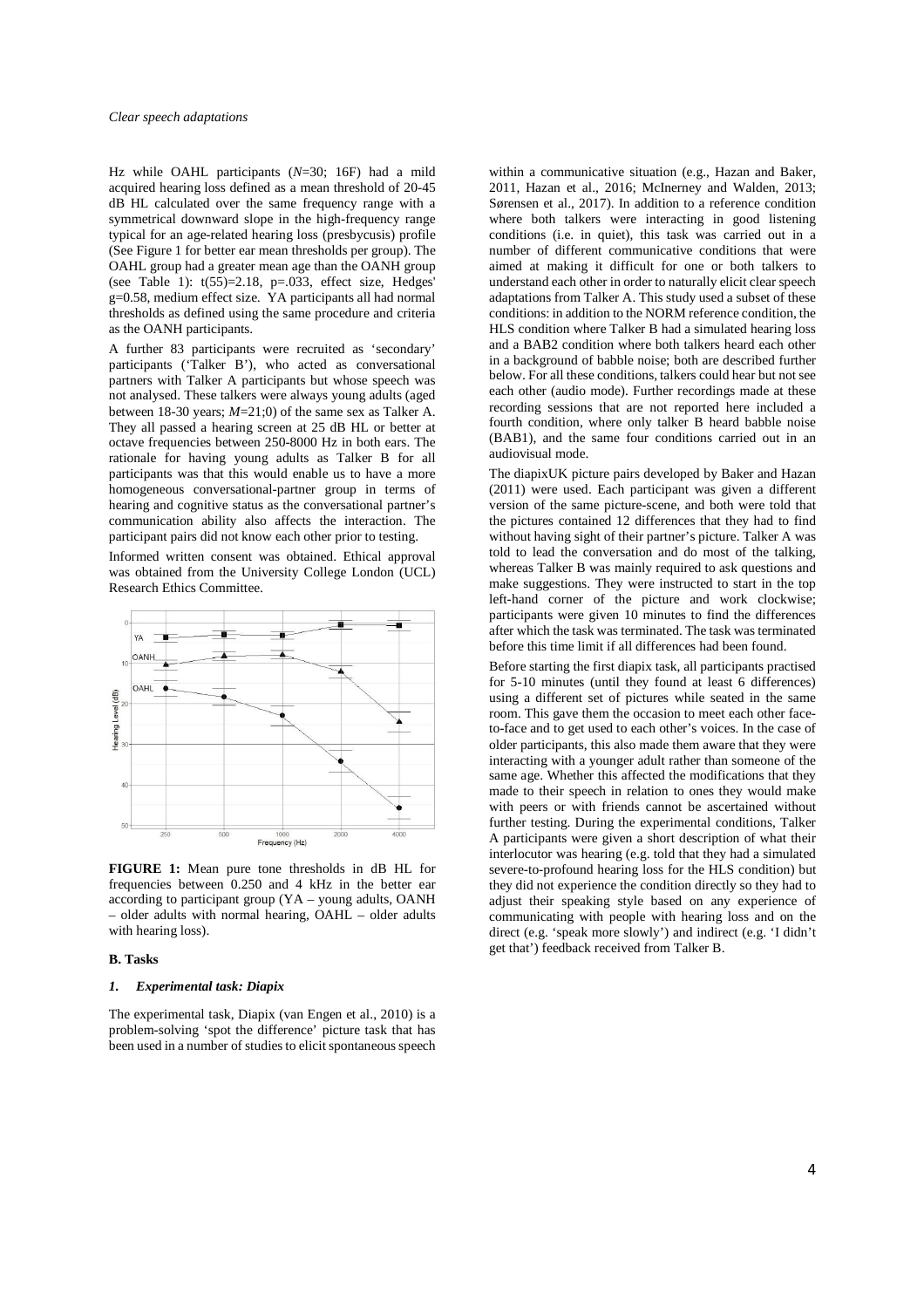**TABLE I** Means and standard deviations (in parentheses) for results of cognitive and sensory tests for the three talker groups (YA, OANH, OAHL). These include the mini-mental state examination (MMSE) with a maximum score of 23, the forward and backward digit spans, word association score, pure tone audiogram (between 0.250 and 4 kHz in better ear) in dB HL and SNR threshold in dB for the WiNics words in noise perception test.

|             | Age<br>(years;<br>months) | <b>MMSE</b> | F. Digit Span | <b>B.</b> Digit Span | Word Assoc. | PTA Ave<br>(dB HL) | WiNics<br>Thres. $(dB)$ |
|-------------|---------------------------|-------------|---------------|----------------------|-------------|--------------------|-------------------------|
| YA $(N=26)$ | 21:6(2)                   |             | 12(3)         | 8(3)                 | 74 (14)     | 2.3(3.6)           | $-8.0(1.4)$             |
| <b>OANH</b> |                           |             |               |                      |             |                    |                         |
| $(N=30)$    | 71;1(4)                   | 22(2)       | 12(2)         | 8(2)                 | 71 (10)     | 12.8(4.6)          | $-6.5(1.2)$             |
| <b>OAHL</b> |                           |             |               |                      |             |                    |                         |
| $(N=27)$    | 74;4(5)                   | 22(2)       | 12(2)         | (2)                  | 62(12)      | 27.7(6.7)          | $-4.8(2.8)$             |
|             |                           |             |               |                      |             |                    |                         |

In the NORM condition, both participants communicated without any additional interference. In HLS, Talker B heard Talker A via a real-time hearing loss simulator modelling a profound sensorineural loss at levels 40-50-60-90-90 dB HL at frequencies 250-500-1000-4000-8000 Hz; (HELPS; Zurek and Desloge, 2007). In the BAB2 condition, both speakers communicated in the same 8-talker babble noise, also heard through their headphones. This noise was scaled to 75 dB SPL to match the microphone target level using an Automated Gain Control (AGC) aimed at achieving a set SNR of 0 dB for all participants. The babble noise (from Cooke and Lu, 2010) had been created using recordings from 4 male and 4 female talkers speaking aloud while solving Sudoku puzzles with all pauses removed; voices were normalised to the same RMS level before adding. In the HLS and BAB2 conditions, the use of AGC for Talker A's voice meant that talking louder would not lead to a change in signal-to-noise ratio for Talker B although it could lead to a change in the spectral balance of Talker A's voice. Although this may not totally reflect what would occur in natural communication, participants in Talker A role were not aware of the use of AGC and so still used a strategy of talking more loudly. The use of AGC ensured that some ongoing communication difficulty remained without having to use excessive noise levels; it is also typically used in hearing aids.

#### *2. Cognitive and sensory function screening tasks*

In order to investigate the relationship between sensory and cognitive function and speech adaptations, a test battery of measures was carried out on the primary participants (Talker A).

*a. Sensory function.* To obtain hearing thresholds, pure tone audiograms were measured in both ears at octave frequencies between 250-8000 Hz (BSA, 2011). For some older adults, thresholds could not be obtained at 8000 Hz so mean thresholds were calculated over the 250-4000 Hz frequency range. Psychophysical tests of gap and frequency modulation (as described in Schoof and Rosen, 2014) were carried out but these are not reported due to the high number of participants for whom reliable thresholds could not be obtained.

Thresholds for word intelligibility in background noise were obtained using the WiNics task (as described in Hazan et al., 2009) which was modelled on the coordinate response measure (Moore, 1981). Participants heard the following carrier phrase: "Show the dog where the [colour] [number] is," using 6 colours (black, red, white, blue, green and pink) and 8 digits (1,2,3,4,5,6,8,9). An adaptive procedure was used to vary the signal-to-noise ratio (SNR) and to track correct trials. The SNR corresponding to a target intelligibility level (79.4%) was calculated from the mean of the reversals excluding the first two.

b. *Cognitive function.* All older adults passed the shorter version of the MMSE dementia screening (>18 out of maximum 20). To obtain measures of short-term memory, a forward digit span (DSF) task was used. For working memory, we used the backward digit span (DSB) test that measures information storage and rehearsal. In the DSF/DSB tasks, the participant repeated auditorilypresented number sequences in the same or reverse order and were scored as correct or incorrect for each sequence (maximum scores, DSF=16, DSB=14).The efficiency of word search and retrieval from the stored lexicon was measured using the Word Association (WA) task in which participants had to say as many words as possible from a category in 60 seconds; the final score was the total number of items across the three categories. All tasks were from Semel, Wiig, & Secord (2006).

## **C. Procedure**

Each 'Talker A' participant took part in three 2-hour sessions. At the initial individual screening session, the sensory and cognitive tasks were run. They were then invited back within an interval of between 2 days and 2 months (median interval: 10 days) to complete two communicative sessions with a conversational partner (Talker B). The communicative tasks were carried out in adjacent soundtreated rooms, with a window connecting the two rooms so that the task could be carried out either with the two participants seeing each other (audiovisual mode) or not (audio mode). The participants wore Eagle G157b lapel microphones and Vic Firth SIH-1 headphones. The speech of each participant was recorded at a sampling rate of 44,100 Hz (16 bit) using an EMU 0404 USB audio interface and Adobe Audition and Rode NT1-A condenser microphones.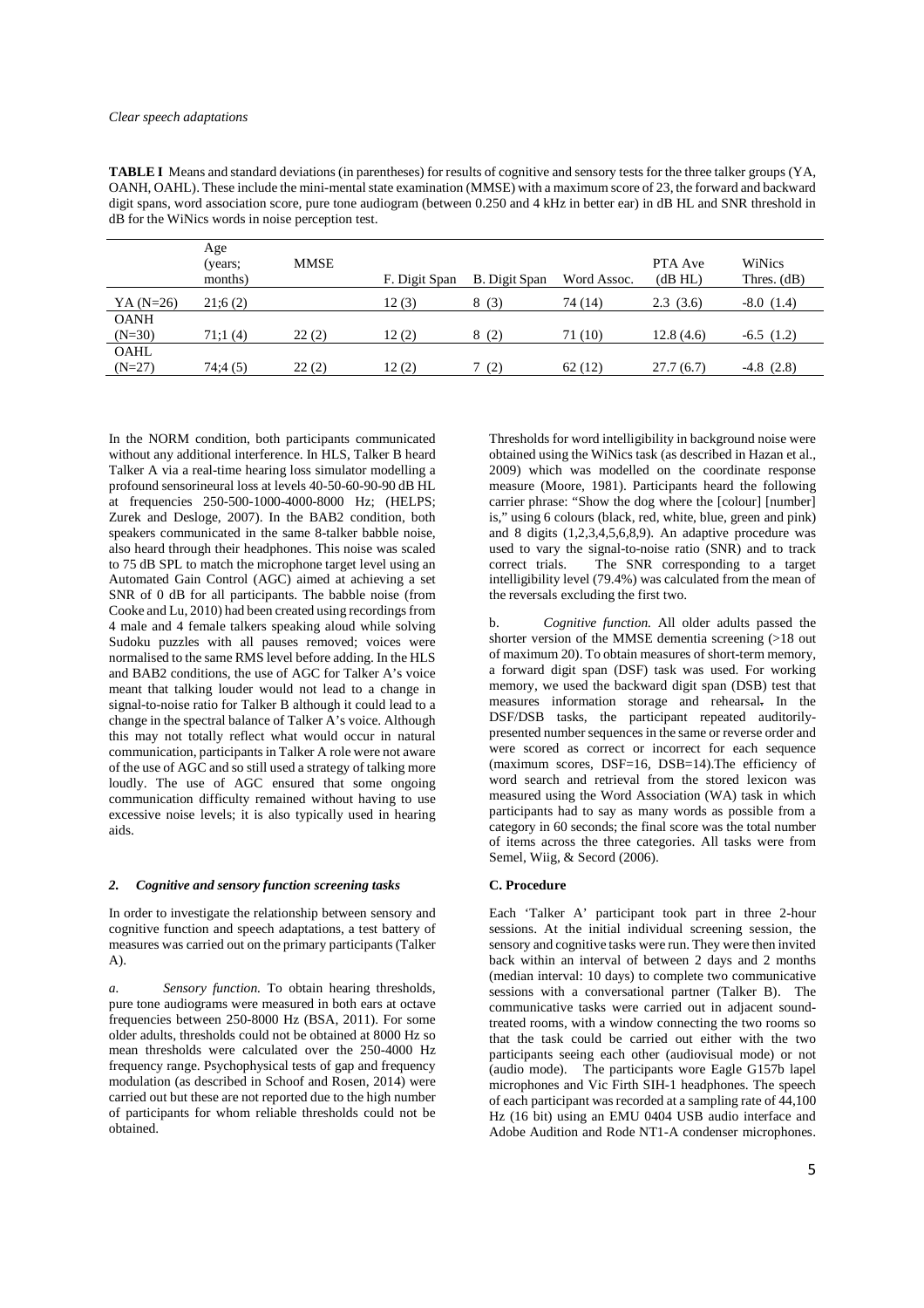Recordings were controlled by the experimenter via a Dell laptop computer external to the two rooms using Matlab (2016) scripts. Two-channel recordings were made with the speech of each talker on a separate channel to facilitate the transcription and acoustic analysis stages. For each task, the pairs always started with a NORM condition and the adverse conditions were randomised within groups.

#### **D. Data processing**

For all recordings, each channel was automatically transcribed using a cloud-based speech recognition system (https://www.speechmatics.com/). An in-house Matlab script was used to create a Praat textgrid from the JSONformatted transcription produced by the system. These automated transcriptions and word-level alignments were then manually checked and corrected for errors.

The following acoustic characteristics were analysed using the audio signal recorded for Talker A in each condition. The analysis methods were identical to those used with a diapix corpus for child speech; further details about the analysis procedure are available in Hazan et al. (2016).

#### *1. Articulation rate and pause frequency*

Articulation rate was calculated as the number of syllables produced by Talker A divided by the total duration (in seconds) of the speech regions. Syllable counts were calculated from the orthographic transcriptions of the spontaneous speech using the qdap package in R (Rinker, 2013), after exclusion of segments labelled as unfinished words, hesitations, fillers and agreements (e.g. 'yeah', 'yup', 'err', 'hmm'). A normalised measure of pause rate was calculated as the number of within-talker pauses of over 300 ms in duration divided by the number of words (excluding fillers and interrupted words).

## *2. Mean energy 1-3 kHz (ME1-3kHz)*

Long-term average spectrum (LTAS) analyses were carried out using a Praat script. First, for each file, the intensity of all labelled speech segments was calculated and those above a set level (88 dB) were excluded for the LTAS calculations, as likely to be instances of shouting. The remaining speech segments were concatenated and the intensity of the resulting waveform scaled to a set level (75 dB). The signal was then band-pass filtered between 1 and 3 kHz and the mean intensity of the resulting waveform calculated to give a measure of the amount of energy present in the 1-3 kHz frequency range relative to the total energy in the spectrum. An increase in the relative energy in this mid-frequency band also reflects a reduction of spectral tilt, documented in speech produced with vocal effort (e.g., Glave and Rietveld, 1975; Sluijter and Van Heuven, 1996).

### *3. Fundamental frequency (F0)*

For each file, a Praat script was used to concatenate intervals which were not marked as silences, laughter, noise or breath intake and F0 calculations were done using the 'pitch' function in Praat, with a time step of 100 pitch values per second. A formula (De Looze and Hirst, 2008) was used to calculate ceiling and floor limits specific to each talker, as more successful at excluding rogue values than the use of default values for male and female talkers. For each talker, median F0 values were calculated per condition; values in Hertz were converted to semitones relative to 1 Hz. This conversion was to facilitate comparisons of median frequency changes in the challenging conditions across male and female talkers.<sup>1</sup>

# *4. Vowel formant ranges*

Formant ranges were obtained from the formant values measured for three corner vowels in content words: [iː], [æ] and [ɔː]. On average, 39 [iː], 31 [æ] and 22 [ɔː] vowel tokens were included in the calculations of vowel measures per talker for NORM, 37 [iː], 30  $[\infty]$  and 20  $[\infty]$  tokens for HLS and 34 [iː], 27 [æ] and 17 [ɔː] tokens for BAB2. Formant tracking algorithms by Burg in Praat were used to obtain the first two formant values (F1, F2) in content words with [i;], [æ], [ɔː] vowels over 50 ms in duration. Formant frequencies were measured from the midpoint of the vowel; the reference frequencies of the formant tracking algorithm was based on sex (M: 500 and 1485 Hz; F: 550 and 1650 Hz). First and second formant frequency estimates for [ɔː] were all checked manually as they were the most prone to tracking errors. For all three vowels, outliers were determined by using a ±2 *SD* cut-off criterion within each individual and were removed. Formant estimates were converted to Equivalent Rectangular Bandwidth (ERB) values to reduce the effect of anatomical differences due to sex and age. Although other vowel normalisation methods may more successfully reduce differences relating to anatomical differences, they require a full set of vowels per speaker or accurate measures for F3 (Flynn and Foulkes, 2011) and so could not be used with this corpus. Median F1/F2 ERB values were calculated per vowel per talker using the normalizeVowels function in phonR package (McCloy, 2015) that employs the Glasberg and Moore (1990) formula. For each talker, a measure of F1 range (in ERB) was derived by subtracting F1 [iː] from F1 [æ], giving an indication of the degree of differentiation in vowel height. F2 range (in ERB), reflecting front/back distinction, was obtained by subtracting F2 [ɔː] from F2 [iː].

#### *5. Task transaction measures*

These measures were calculated to reflect the effectiveness of the interaction as frequent requests for repetitions or misunderstandings would lead to longer time needed to complete the task. The measure used was the time it took (in minutes) to find the first eight differences in the pictures (Time8).

#### **III RESULTS**

#### **A. Profile of three listener groups**

The three participant groups were compared in terms of their sensory and cognitive abilities (see Table 1) by looking at the effect of group on each of the measures described above in a series of univariate ANOVAs. A multivariate ANOVA was not used due to some missing data points for some tests.

#### *1. Sensory tests*

As hearing thresholds were a selection criterion, the effect of group was significant  $[F(2,79)=162.28; p<.001]$  for pure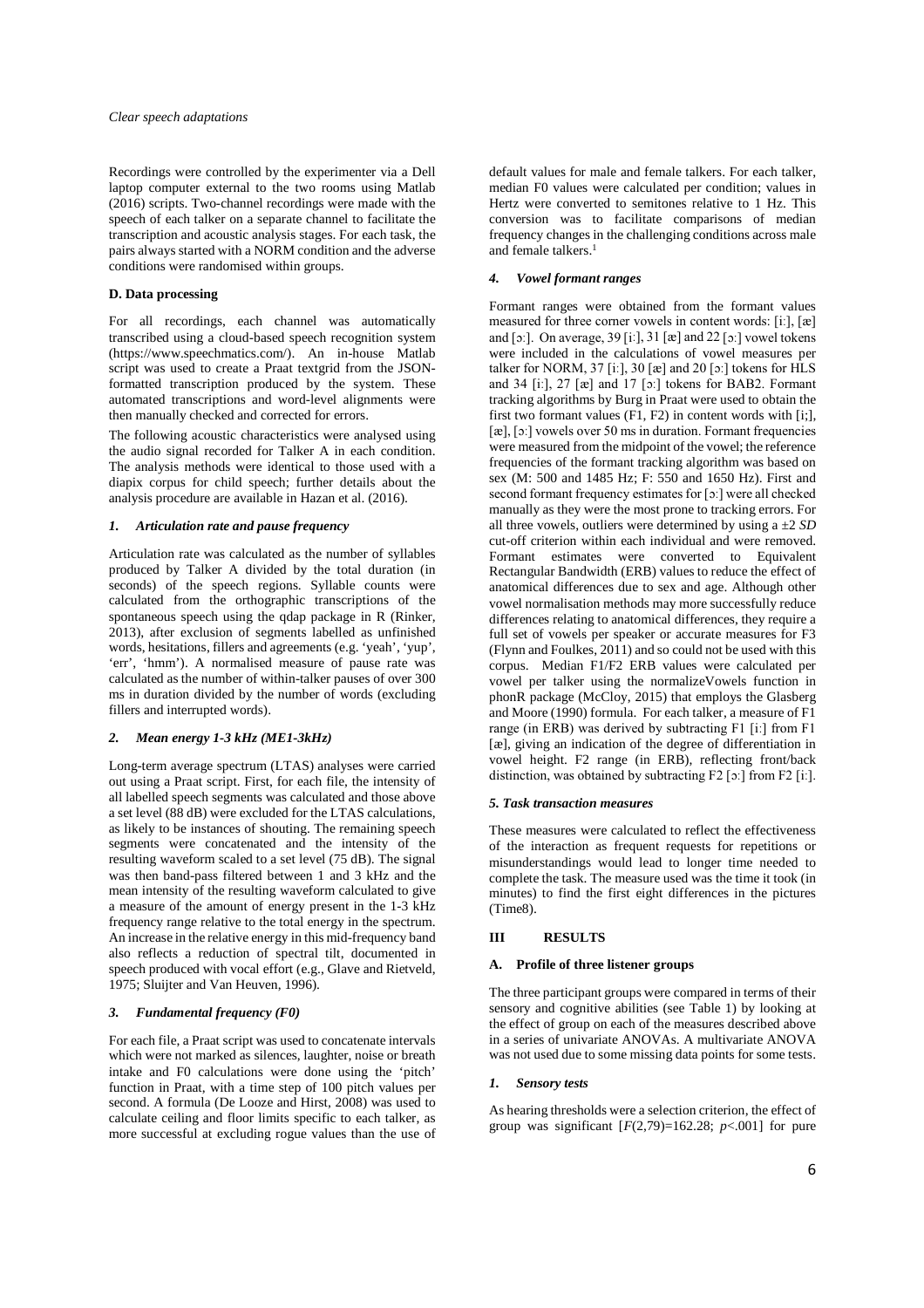tone average (PTA) in the better ear (0.25-4kHz); Least Significant Difference (LSD) post-hoc tests showed that all three groups differed from the others (OAHL>OANH>YA). For the WiNics test, a measure of speech perception in noise, the effect of group was significant  $[F(2,79)=18.07; p<.001]$ with the three groups differing significantly in their thresholds (YA<OANH<OAHL). In order to test that the difference in mean age between the two older adult groups was not causing this effect, data were recalculated after removing data for participants aged over 80 years in the OAHL group, which removed the significant age difference between OANH and OAHL groups (OANH=71 vs OAHL=72 years, *p*=.424). Group effects for the WiNics test remained significant at *p*<.001.

#### *2. Cognitive tests*

There was no significant group effect (*p*>.604) for forward digit span, backward digit span (run for all groups) and the mini-mental test (run with OA groups only). In the word association test, post-hoc tests showed that the OAHL group (*M*=62) scored more poorly than the OANH (*M*=71) and YA  $(M=74)$  groups, which did not differ significantly  $[F(2, 1)]$ 79)=7.35; *p*=.001]. These effects remained when calculations were done with age-matched OA groups, although with a revised effect for the word association test of  $p=0.021$ .

#### **B. Effects of talker group and sex on spontaneous speech in good communicative conditions.**

First, the recordings obtained for Talker A for the NORM condition were analysed to investigate the effects of talker group (YA, OANH, OAHL) and talker sex (F, M) on the acoustic characteristics of spontaneous speech produced in good listening conditions (NORM, see Table 2 for descriptive data).

Analyses were based on linear mixed-effects modelling using the lme function in the nlme package for R (R Development Core Team, 2013). The best-fitting model for each individual analysis was chosen with hierarchical approaches, that is, adding one predictor at a time to a baseline model that includes no predictors other than the intercept. Talker Group (3: YA, OANH, OAHL) and Sex (2: F, M) were entered one by one as fixed effects and Participant was a random effect. Likelihood ratio tests were used to test the goodness-of-fit between the models. For the Talker Group comparisons, treatment coding was used, with the YA group chosen as the reference level (see Table A in supplemental materials).

## *1. Articulation rate*

There were significant main effects of talker group  $(\chi^2)$ (2)=17.20, p<.001) and sex  $(\chi^2(1)=9.46, p=.002)$ . Speech produced by both OA groups (OANH *M*=3.57; OAHL  $M=3.62$ ) was articulated more slowly than speech produced by the YA group  $(M=4.03; p<.001)$  but there was no effect of hearing status within the OA group (*p*=.711). Men were faster talkers (*M*=3.87) than women (*M*=3.60).

## *2. Normalised pause frequency*

There was a significant main effect of talker group  $(\chi^2)$  $(2)=7.03$ ,  $p=.030$ ) and a significant talker group by sex interaction  $(\chi^2(1)=6.54, p=.038)$ . For male talkers, the three talker groups (YA, OANH, OAHL) did not differ  $(p=145)$ but for female talkers there was a significant main effect of group (*p*=.028): female OANH talkers paused significantly less than female YA talkers but no other post-hoc paired comparisons were significant.

## *3. Mean Energy (1-3 kHz)*

There were significant main effects of talker group  $(\chi^2)$ (2)=24.58,  $p$ =<.001) and sex ( $\chi^2$  (1)=10.03,  $p$ =.002). There was more relative energy in the 1-3 kHz frequency range (*p*<.001) for the speech of YA (*M*=65.52) than OANH  $(M=62.98)$  and OAHL talkers  $(M=61.59)$  and there was a trend for OANH speech to have higher energy than OAHL speech  $(p=0.059)$ . There was also, as expected, more midfrequency energy in the speech of female (*M*=64.21) than male (*M*=62.26) talkers.

## *4. Median F0*

There were significant main effects of talker sex  $(\chi^2)$  $(2)=108.89$ ,  $p<0.01$ ) and group by sex interaction  $(\chi^2)$  $(1)=10.18$ ,  $p=.006$ : female talkers had a higher median F0 than males  $(M=90.51$  vs  $83.20$  for male talkers); The interaction was due to OANH women having lower median F0 than both YA  $(p=.003)$  and OAHL female talkers (*p*=.010). No significant group differences were found for male talkers  $(p=.312)$ .

### *5. Vowel formant ranges*

For F1 range, there was a significant main effect of talker group (χ 2 (2)=17.74, *p*=<.001): OAHL talkers (*M*=4.34) had significantly smaller F1 range than YA talkers (*M*=5.11, *t*=- 4.26, *p*<.001) and OANH talkers (*M*=4.86, *t*=-2.97, *p*=.004). YA and OANH talkers did not differ (*t*=-1.45, *p*=.150). For F2 range, there were significant main effects of talker group  $(\chi^2 \ (2)=21.25, \ p=<.001)$  and sex  $(\chi^2 \ (1)=21.02, \ p=<.001)$ . YA talkers ( $M=7.87$ ) had significantly smaller F2 range than OANH talkers (*M*=9.02, *t*=4.53, *p*<.001) and OAHL talkers (*M*=8.87, *t*=3.84, *p*<.001). OANH and OAHL did not differ (*t*=-0.60, *p*=.551).

In summary, some age-related differences were found in the spontaneous speech produced when conversing with an interlocutor in good communicative conditions. Overall, the speech of OA talkers was slower and had less relative energy in the 1-3 kHz range than the speech of YA talkers. The speech characteristics of OA talkers only differed significantly as a function of their hearing status for vowel F1 range; there was also a trend for OANH talkers to have more mid-frequency energy, and for OANH women to have lower median F0 than their OAHL peers. For female talkers, there were some differences between groups for certain measures: for example, young women paused more than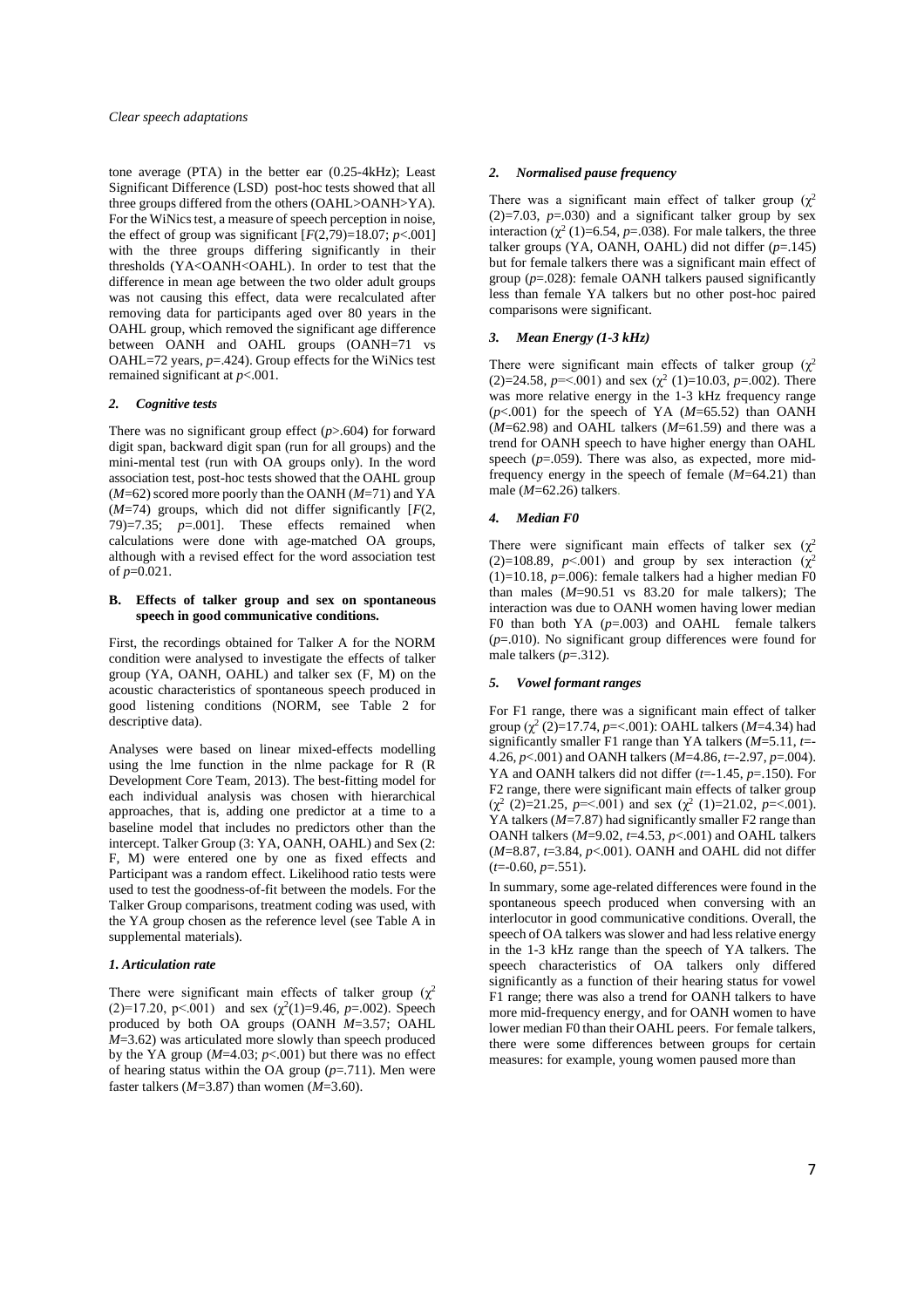|             |                 | Artic.     | rate | Pause       | Freq. | $ME1-3$ | kHz | Median      | F <sub>0</sub> | F1 range |     | F <sub>2</sub> range |     |
|-------------|-----------------|------------|------|-------------|-------|---------|-----|-------------|----------------|----------|-----|----------------------|-----|
|             |                 | (Svll/sec) |      | (pause/min) |       | (dB)    |     | (semitones) |                | (ERB)    |     | (ERB)                |     |
|             |                 | M          | S.D. | M           | S.D.  | М       | S.D | М           | S.D            | M        | S.D | М                    | S.D |
| YA          | $F(N=15)$       | 3.9        | 0.2  | 0.1         | 0.04  | 65.9    | 2.8 | 91.4        | 1.7            | 5.0      | 0.3 | 8.1                  | 0.9 |
|             | $M(N=11)$       | 4.2        | 0.8  | 0.08        | 0.03  | 65.0    | 2.1 | 82.2        | 2.3            | 5.2      | 0.7 | 7.6                  | 0.9 |
|             | All<br>$(N=26)$ | 4.0        | 0.6  | 0.09        | 0.04  | 65.5    | 2.5 | 87.4        | 5.0            | 5.1      | 0.5 | 7.9                  | 0.9 |
| <b>OANH</b> | $F(N=17)$       | 3.4        | 0.3  | 0.07        | 0.02  | 63.9    | 2.8 | 89.3        | 2.1            | 5.0      | 0.5 | 9.5                  | 0.6 |
|             | $M(N=13)$       | 3.8        | 0.3  | 0.08        | 0.03  | 61.7    | 2.7 | 83.8        | 2.6            | 4.6      | 0.6 | 8.4                  | 1.0 |
|             | All<br>$(N=30)$ | 3.6        | 0.4  | 0.07        | 0.03  | 63.0    | 3.0 | 87.0        | 3.6            | 4.9      | 0.6 | 9.0                  | 1.0 |
| <b>OAHL</b> | $F(N=13)$       | 3.5        | 0.4  | 0.09        | 0.03  | 62.7    | 2.3 | 91.1        | 1.6            | 4.5      | 1.0 | 9.4                  | 0.9 |
|             | $M(N=14)$       | 3.7        | 0.3  | 0.1         | 0.03  | 60.4    | 2.5 | 83.4        | 2.5            | 4.2      | 0.5 | 8.4                  | 0.7 |
|             | All<br>$(N=27)$ | 3.6        | 0.4  | 0.1         | 0.03  | 61.6    | 2.6 | 87.1        | 4.4            | 4.3      | 0.8 | 8.9                  | 0.9 |

**TABLE II.** For the NORM condition, means and standard deviation measures of articulation rate (syllables/sec), normalised pause frequency (pauses per minute), mean relative energy between 1 and 3 kHz (dB), median F0 (semitones relative to 1 Hz) and vowel F1/F2 ranges (ERB).

**TABLE III:** Articulation rate and pause frequency measures expressed as mean percentage change (and standard deviation) in the HLS and BAB2 conditions relative to the NORM condition, calculated per individual talker.

|             | % change     | Articulation rate |      |                  |      | Pause frequency |      |                  |      |
|-------------|--------------|-------------------|------|------------------|------|-----------------|------|------------------|------|
|             |              | <b>HLS</b>        |      | BAB <sub>2</sub> |      | <b>HLS</b>      |      | BAB <sub>2</sub> |      |
|             |              | Mean              | S.D. | Mean             | S.D. | Mean            | S.D. | Mean             | S.D. |
| YA          | $F(N=15)$    | $-13.2$           | 5.0  | $-3.9$           | 7.1  | 7.6             | 22.6 | $-19.1$          | 16.7 |
|             | $M(N=11)$    | $-9.9$            | 13.6 | $-3.1$           | 13.7 | 17.2            | 27.4 | $-13.9$          | 32.3 |
|             | All $(N=26)$ | $-11.7$           | 9.6  | $-3.6$           | 10.1 | 11.8            | 24.8 | $-16.9$          | 23.9 |
| <b>OANH</b> | $F(N=17)$    | $-8.9$            | 7.5  | $-2.2$           | 8.0  | 43.4            | 47.5 | 12.4             | 39.7 |
|             | $M(N=14)$    | $-8.6$            | 13.0 | $-5.8$           | 7.5  | 39.7            | 50.4 | 14.1             | 29.5 |
|             | All $(N=30)$ | $-8.8$            | 10.1 | $-3.8$           | 7.9  | 41.8            | 48.0 | 13.1             | 35.1 |
| <b>OAHL</b> | $F(N=13)$    | $-12.5$           | 6.3  | $-2.1$           | 8.4  | 38.2            | 52.8 | $-10.1$          | 23.0 |
|             | $M(N=14)$    | $-3.5$            | 7.7  | $-5.8$           | 5.4  | 11.0            | 17.2 | $-4.9$           | 22.0 |
|             | All $(N=27)$ | $-8.0$            | 8.3  | $-4.0$           | 7.1  | 24.6            | 40.9 | $-7.4$           | 22.2 |

OANH talkers. However, no significant between-group differences were observed for male talkers**.**

### **C. Effects of talker age and sex and task type on speaker adaptations made in challenging communicative conditions.**

The next analysis focused on adaptations made by talkers when carrying out the diapix task in two conditions that reflect typical communication experiences of older adults: HLS, reflecting conversation with an interlocutor with hearing loss, and BAB2 reflecting communication in noisy environments. As the degree of adaptation is dependent on the degree of communication difficulty, which may vary across conditions, the focus is not on a comparison across the HLS and BAB2 conditions but rather on the effects of the age and hearing status of Talker A in each of these two

communicative conditions relative to the normative condition (NORM).

We are focusing on the use of three potential strategies: slowing down one's speech, increasing vocal effort and hyperarticulating. A reduction in rate can be marked in two complementary ways: by a reduction in articulation rate and an increase in pausing frequency. A strategy of increasing vocal effort would be marked by concomitant increases in mid-frequency energy, F0 and vowel F1. Hyperarticulation would be marked by a change in vowel formant ranges.

Statistical analyses of the data were based on linear mixedeffects modelling using the lmer function from the lme4 (Bates, Maechler, Bolker, & Walker, 2014) package for R (R Development Core Team, 2013). For each dependent variable (Time8, articulation rate, normalised pausing, ME 1–3 kHz, median F0, vowel formant ranges), we began with a saturated model that included interaction terms for all as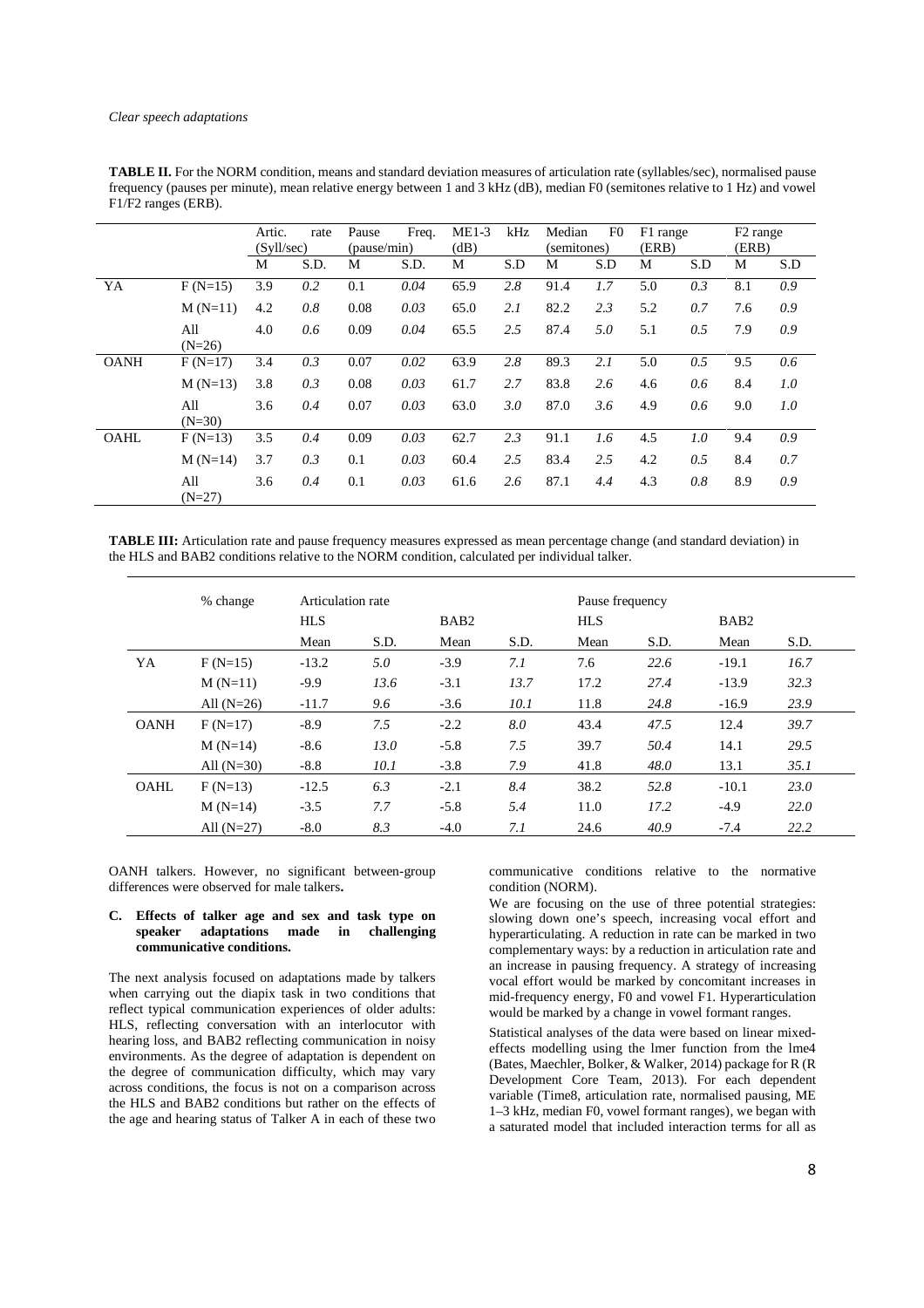fixed effects with random intercepts and slopes (Barr, Levy, Scheepers, & Tily, 2013). Due to nonconvergence, we simplified the models hierarchically from most complex to least complex, followed by forward entry of random slopes for the fixed effects that were retained in the initial backward elimination. The resulting converged models for all four variables included the following fixed effects: Condition (3: NORM, HLS, BAB2), Sex (2: female, male), Talker Group (3: YA, OANH, OAHL), and Participant as random effect but no random slopes. For talker group comparisons, we used treatment coding, with the YA group as the reference level, and for condition comparisons, with the NORM condition as reference level. For full statistical results and model summaries, see Tables 1-6 in supplemental materials.

We compared model residuals via chi-square tests ( $\alpha = .05$ ) from the most complex models (containing the largest interaction term) to the least complex models (containing only single terms). If an interaction term was significant, we included all lower level effects involved in the interaction in the final model.

## *1. Task difficulty*

First, we investigated the degree of communicative difficulty in the three conditions, as reflected in the Time8 transaction measure described above. The final model included fixed effects of talker group and condition and a random effect of participant (see Table 1 in Supplementary Materials): the OAHL group took longer to find the first 8 differences (*M*=6.14) than the OANH (*M*=5.29; *t*=2.87, *p*=.004) and YA  $(M = 4.92; p < .001)$  groups who did not differ  $(p = .341)$ . This effect remained when the two OA groups were matched for mean age, so is not due to the OAHL group being older on average. Also, Time8 was longer for the HLS (*M* =6.43) than the NORM ( $M = 5.03$ ; p<.001) or BAB2 ( $M = 4.91$ ;  $t = 9.44$ ,  $p$ <.001) conditions which did not differ ( $p$ =.334).

We examined whether, within the OA groups, Time8 was correlated with any of the sensory and cognitive measures. For example, talkers with elevated hearing thresholds could have greater difficulty interacting in the BAB2 condition or adults with poorer verbal fluency could use less effective repair strategies when put under time pressure in a challenging environment. Correlations were examined separately for the OANH and OAHL groups. No significant correlations were obtained with any of the sensory or cognitive measures.

Overall, the HLS condition introduced a level of difficulty for Talker B that was not totally resolved by talkers adapting their speech as they took longer to do the task than in other conditions. However, this was the case for both the YA and OA groups. For the BAB2 condition, transaction time did not differ from the NORM condition; this most likely reflects the fact that even though the babble noise might have affected some participants in Talker A role, at least one of the conversational partners, Talker B, who was always a young adult, may have been relatively unaffected by the interference from the babble noise. An alternative explanation is that the fact that Talker A was directly affected by the interference led them to make greater adaptations.

#### *2. Acoustic-phonetic adaptations<sup>2</sup>*

In analysing the different acoustic measures, as mentioned above, the focus is on the effects of age and hearing status and their interactions on the use of each strategy. First, the statistical analyses are presented for each of the three strategies identified. Next, these analyses are summarised for each of the HLS and BAB2 conditions to highlight the effects of age and hearing status on speech adaptations in each of these communicative conditions. The descriptive data shown in Tables 3 and 4 are expressed as percentage change in the values of individual acoustic measures for the HLS and BAB2 condition relative to the NORM condition calculated per individual talker. This is to highlight the degree of adaptation across conditions rather than absolute values, and reflects the fact that the NORM condition is used as intercept in the statistical evaluations.



**FIGURE 2.** Mean articulation rates in the NORM, HLS and BAB2 conditions for the three talker groups. Data are split for male (left panel) and female (right panel) talkers.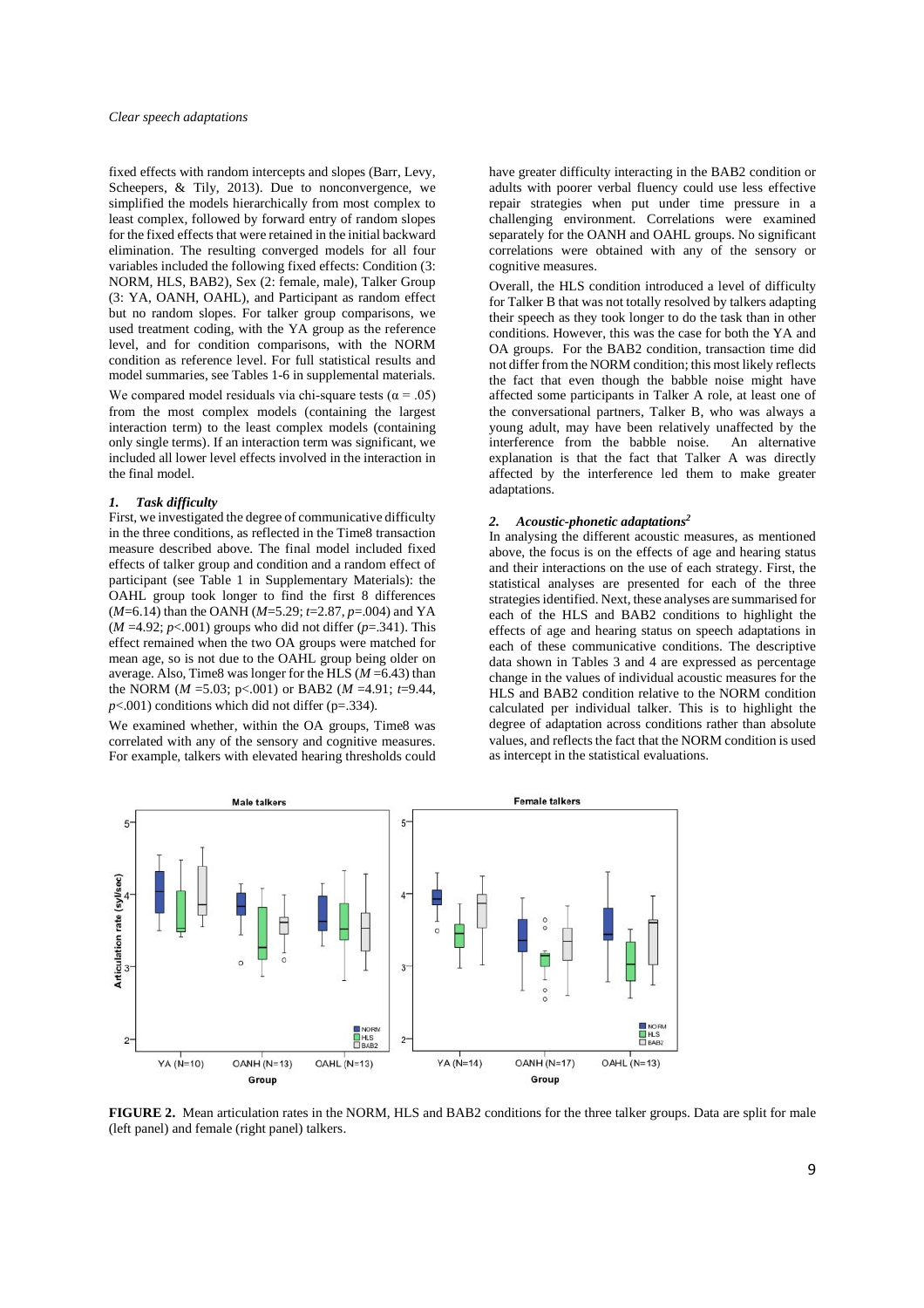

**FIGURE 3.** Measures of mean energy in the 1-3 kHz range in the NORM, HLS and BAB2 conditions for the three talker groups. Data are split for male (left panel) and female (right panel) talkers.

**TABLE IV***:* Data for ME1-3 kHz and median F0 measures expressed as mean percentage change (and standard deviation) in the HLS and BAB2 conditions relative to the measures in the NORM condition, calculated per individual speaker.

|             |              | ME1-3 kHz      |      |                  |                | Median F0  |      |                  |                |
|-------------|--------------|----------------|------|------------------|----------------|------------|------|------------------|----------------|
|             | % change     | <b>HLS</b>     |      | BAB <sub>2</sub> |                | <b>HLS</b> |      | BAB <sub>2</sub> |                |
|             |              | Mean           | S.D. | Mean             | S.D.           | Mean       | S.D. | Mean             | S.D.           |
| YA          | $F(N=15)$    | 3.3            | 2.7  | 5.3              | 3.6            | 1.4        | 1.1  | 2.6              | 1.3            |
|             | $M(N=11)$    | 1.4            | 2.5  | 4.2              | 2.1            | 2.9        | 2.4  | 6.5              | $\overline{c}$ |
|             | All $(N=26)$ | 2.4            | 2.7  | 4.8              | 3.1            | 2.1        | 1.9  | 4.3              | 2.5            |
| <b>OANH</b> | $F(N=17)$    | 3.7            | 2.8  | 6.7              | 2.8            | 1.6        | 1.9  | 5.1              | 1.7            |
|             | $M(N=13)$    | 2.3            | 2.2  | $\tau$           | $\overline{4}$ | 2.7        | 2.4  | 6.4              | 1.9            |
|             | All $(N=30)$ | 3.1            | 2.6  | 6.8              | 3.3            | 2.2        | 2.2  | 5.7              | 1.9            |
| OAHL        | $F(N=13)$    | $\overline{4}$ | 2.2  | 6.9              | 2.5            | 2.3        | 1.8  | 5.1              | 2.1            |
|             | $M(N=14)$    | 4.4            | 4.6  | 9.1              | 3.6            | 3.5        | 3.3  | 6.9              | 2.2            |
|             | All $(N=27)$ | 4.2            | 3.5  | $\,8\,$          | 3.2            | 2.9        | 2.9  | 6                | 2.3            |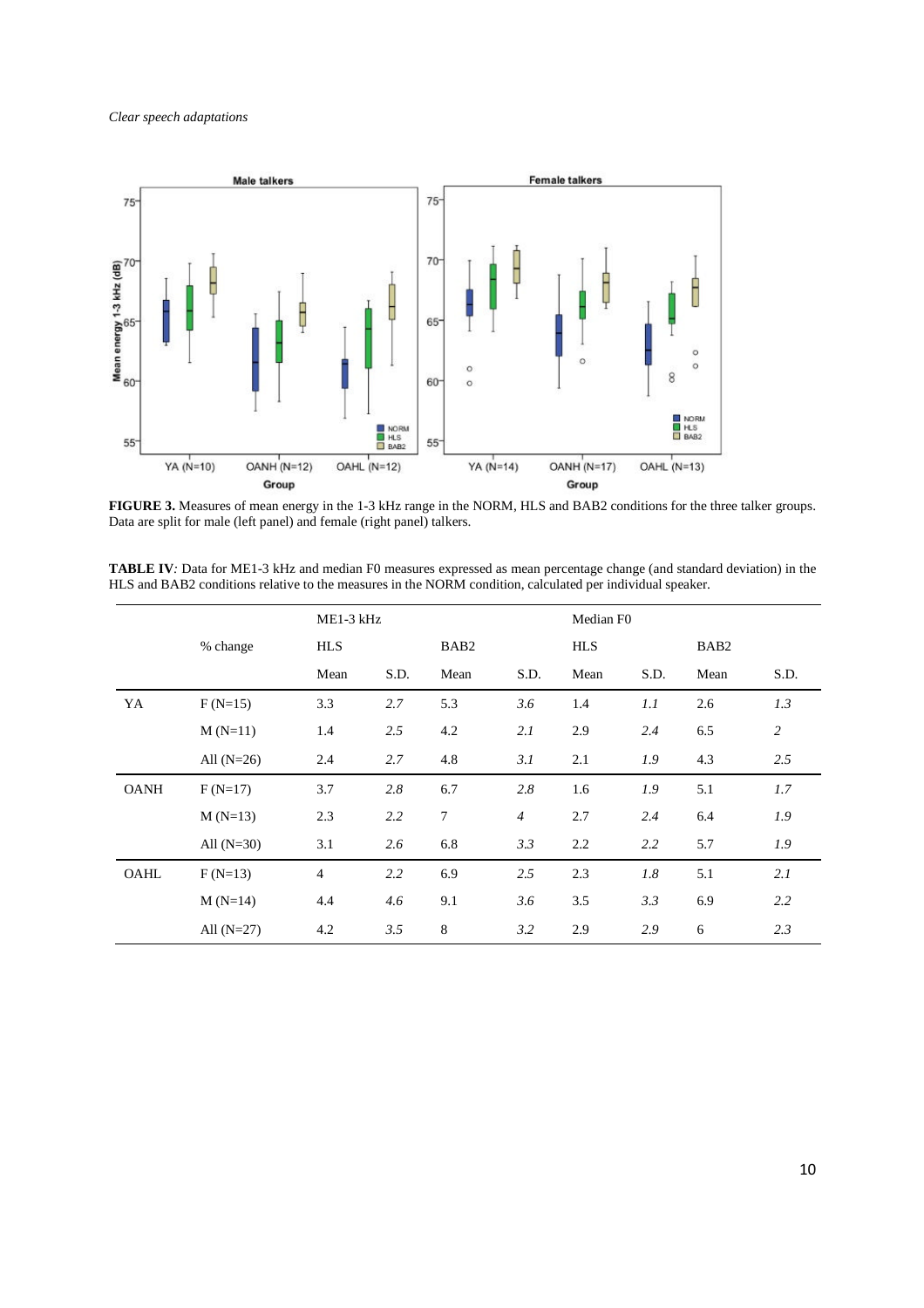a. *Articulation rate and pausing*. The descriptive data for articulation rate and pausing are shown in Table 3. The final model for articulation rate included the fixed effects of condition, talker group and sex, the interaction between condition and sex, and participant as a random factor (see Table 2 in Supplementary Materials). Relative to NORM, articulation rate was lower for HLS  $(p<.001)$  but only marginally so for BAB2  $(p=.060)$ ; resulting in a difference in articulation rate between the two challenging conditions  $(t=5.67, p<.001)$ . YA talkers spoke at a significantly faster rate (*M*=3.81 syllables/second) than both OANH (*M*=3.42) and OAHL talkers (*M*=3.47; both *p*<.001), who did not differ significantly (*t*=0.39, *p*=.694). Male talkers had a faster articulation rate than female talkers in both NORM (*t*=-2.66, *p*=.009) and HLS (*t*=-4.54, *p*<.001) conditions but not in BAB2 condition  $(t=1.76, p=.082)$ . As can be seen in Figure 2, OAHL men tended not to slow down their articulation rate when interacting with their interlocutor with a simulated hearing loss whereas OAHL women did, but this interaction did not reach significance.

In summary, as regards group effects which are the focus of this analysis, all talker groups adopted a strategy of slowing down their speech when speaking to an interlocutor with a simulated hearing loss although there was a tendency for men to slow down their speech less than women. When directly exposed to babble noise, talkers (in Talker A role) reduced their articulation rate to a lesser degree than in HLS; this was the case for both younger and older adults and may be the consequence of communication generally being less impaired in this condition, or by a desire to try and complete the task quickly as communication in noise was unpleasant. For normalised pause frequency, the final model included the main effects of condition, talker group, and an interaction between talker group and condition, and participant as a random factor (see Table 4 in Supplementary materials). There were significantly higher proportions of within-talker silent pauses in OANH speech (*M*=0.10) than in OAHL speech (*M*=0.08; *t*=2.22, *p*=.028) but neither OANH speech (*M*=0.09; *p*=.083) nor OAHL (*M*=0.08, *p*=.667) differed significantly from YA speech. As to the effect of communicative condition, talkers produced overall more silent pauses in HLS  $(M=0.10; p=.026)$  than in NORM (*M*=0.09) but produced less pauses in the BAB2 condition  $(M=0.08; p=.006)$ ; the difference between HLS and BAB2 was also significant ( $t=4.93$ ,  $p<0.001$ ). However, the interaction between talker group and condition showed that whereas YA and OAHL talkers paused more in HLS and reduced their pause rate for BAB2, OANH showed a different pattern: relative to the NORM condition, OANH *increased* their pausing significantly for BAB2 (*p*=.004). In summary, pausing seems primarily being used as a strategy when speaking with an interlocutor with a simulated hearing impairment whereas talkers tend to reduce their pause frequency when communicating in background noise, although this was not the case for older adults with normal hearing.

b. *Increasing vocal effort:* Data expressed as percentage change relative to the NORM condition for the measures of ME1-3 kHz, median F0 and F1 range are presented in Tables 4 and 5. The final model for ME1-3 kHz

included the fixed effects of condition, talker group, sex and interaction between talker group and condition (see Table 4 in Supplementary Materials), and participant as a random factor. ME1-3 kHz differed significantly as a function of communicative condition (See Figure 3): it was higher for the adverse conditions (BAB2:  $M=67.34$  and HLS  $M=65.32$ ) than for NORM  $(63.32;$  both  $p<001$ , and also higher in BAB2 than in HLS  $(t=4.75, p<.001)$ . ME1-3 kHz was higher in YA talkers (*M*=67.11) than OANH (*M*=65.01) and OAHL  $(M=63.99)$  talkers; both comparisons  $p<001$ . However, the hearing status of the OA talkers also made a difference, with higher ME1-3 kHz for OANH than OAHL talkers  $(t=2.25, p=.025)$ . For talker sex, as expected, female talkers (*M*=66.31) had significantly higher ME1-3 kHz than male talkers  $(M=64.13; p<.001)$ . For the talker group and condition interaction, there was lower ME1-3 kHz for OANH than YA talkers when they were communicating in background noise (BAB2) but not in HLS, whereas OAHL had lower ME1-3 kHz than YA talkers in both adverse conditions.

In summary, all talker groups used strategies that boosted the amount of energy in the mid-frequency region of the spectrum when communication was made more difficult, and especially when directly exposed to noise, but the voice of OAHL talkers had less relative mid-frequency energy overall than that of YA and OANH groups.

For median F0 (see Table 4), because the interaction between talker group, condition and sex was significant, the final model included all main effects and interactions (see Table 6 in supplemental materials). Relative to NORM, men increased their median F0 more than women when speaking in the BAB2 condition (increase from 83.2 to 88.7 semitones for men versus 90.5 to 94.4 semitones for women). YA women showed the smallest increase across the two conditions (91.4 to 93.8 semitones).

Next, we examined evidence for a strategy of increasing vocal effort, which would be marked by correlations between an increase in mid-frequency energy, increase in F1 range and increase in median F0 as was found in Liénard and di Benedetto (1999) and Graezter et al. (2017) for example. Note that no change in vowel F2 was found by Liénard and Benedetto (1999) when vocal effort was increased. Table 6 displays Pearson's correlations between changes in these acoustic characteristics in HLS or BAB2 relative to the value in NORM for each talker group. Significant correlations between changes in these three measures were obtained for the OAHL group for both the HLS and BAB2 conditions. This is therefore consistent with talkers in this group increasing their vocal effort when attempting to clarify their speech. This was the case even in the HLS condition when they themselves were hearing without any additional interference. No such consistent correlations are obtained for the OANH group, where the only significant but weak correlation was between changes in F1 range and in ME1-3 kHz in the HLS condition. For the YA talker group, ME1-3 kHz was correlated with F1 range in the HLS condition and F2 range in the BAB2 condition but, here again, there are no significant concomitant changes in F1 range, median F0 and mean energy which would be indicative of increased vocal effort.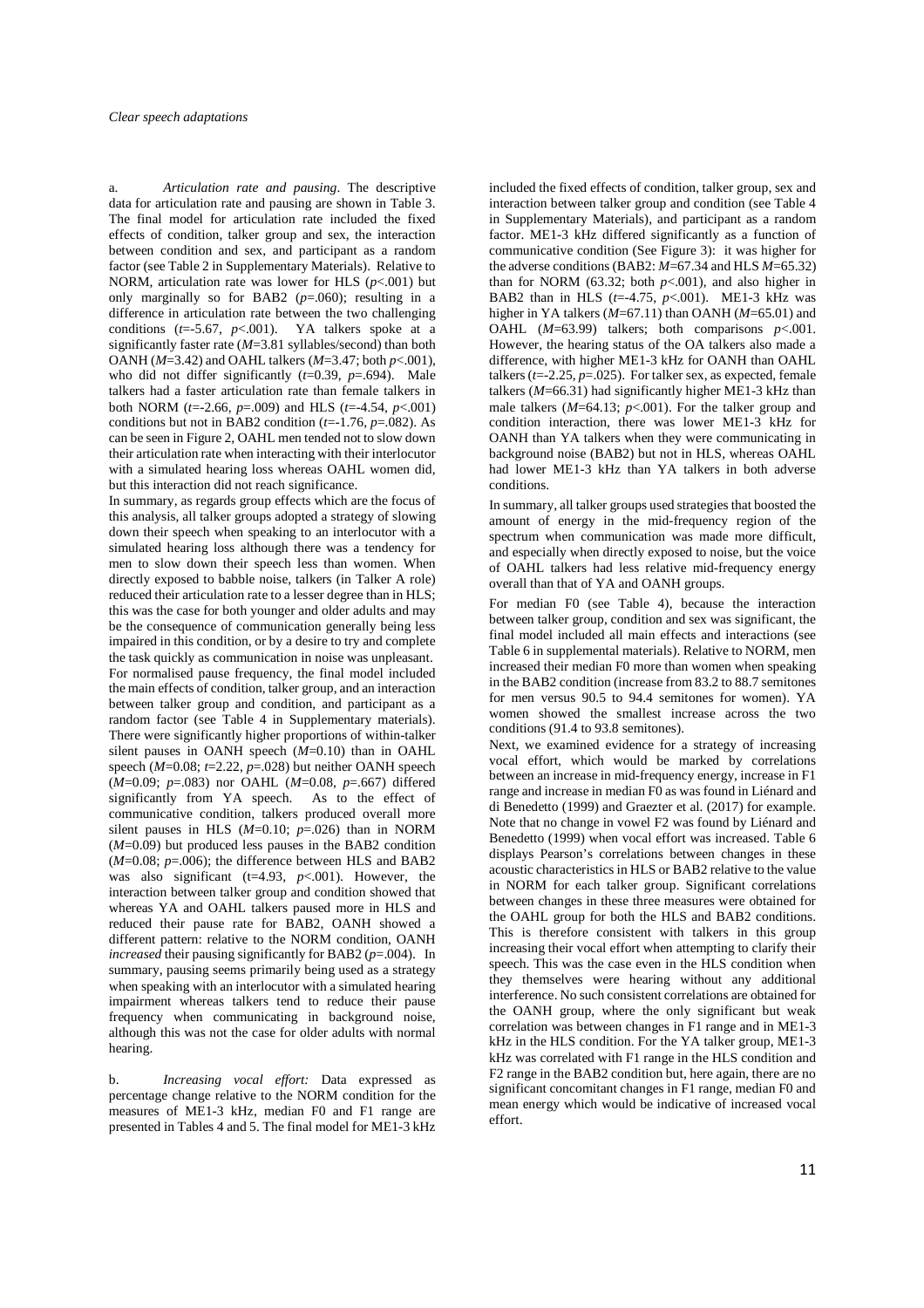c. *Hyperarticulation strategy.* For F1 range, the final model included fixed effects of condition, talker group and sex, and an interaction between sex and condition (see Table 6 in Supplementary Materials and Figure 4). Talkers had larger F1 ranges in both adverse conditions (BAB2 *M*= 5.27 and HLS *M*=5.26) than in NORM (*M*=4.77); the two adverse conditions did not differ significantly (*t*=-0.68, *p*=.498). However, the interaction between sex and condition revealed that only female talkers significantly increased their F1 range in adverse conditions (see Table 4). OAHL talkers (*M*=4.68) had smaller F1 range than YA talkers (*M*=5.48) and OANH (*M*=5.16, *t*=-2.67, *p*=.008). YA talkers had marginally larger F1 range than OANH.

For F2 range, the final model included fixed effects of condition, talker group and sex, and an interaction between talker group and condition and sex and condition (see Table 7 in Supplementary Materials). YA talkers (*M*=8.00) had significantly smaller F2 ranges than OANH (*M*=8.64) and OAHL (*M*=8.38) talkers; the two older groups did not differ

from each other  $(t=0.33, p=.745)$ . However, the significant interaction between talker group and condition shows that whereas YA talkers showed increased F2 range in HLS (NORM: *M*=7.87, HLS: *M*=8.51, BAB2: *M*=7.66), OAHL (NORM: *M*=8.87, HLS *M*=8.46, BAB2 *M*=7.87) and OANH (NORM: *M*=9.02, HLS: *M*=8.77, BAB2: *M*=8.13) *reduced* their F2 range for the adverse conditions. For condition and sex interaction, male talkers increased the F2 range in HLS condition (NORM: *M*=8.16, HLS: *M*=8.35, BAB2: *M*=7.72), whereas female talkers did not (NORM: *M*=9.02, HLS: *M*=8.79, BAB2: *M*=8.00).

It should be noted that because OANH and YA groups include more women than men whereas the OAHL group is balanced in talker sex, and because the normalisation method for vowel formant ranges may not totally account for physiological differences across speakers, some group effects may be influenced by group profiles in terms of talker sex.



**FIGURE 4.** Measures of vowel F1 (left panel) and F2 (right panel) frequency range in the NORM, HLS and BAB2 conditions for the three talker groups.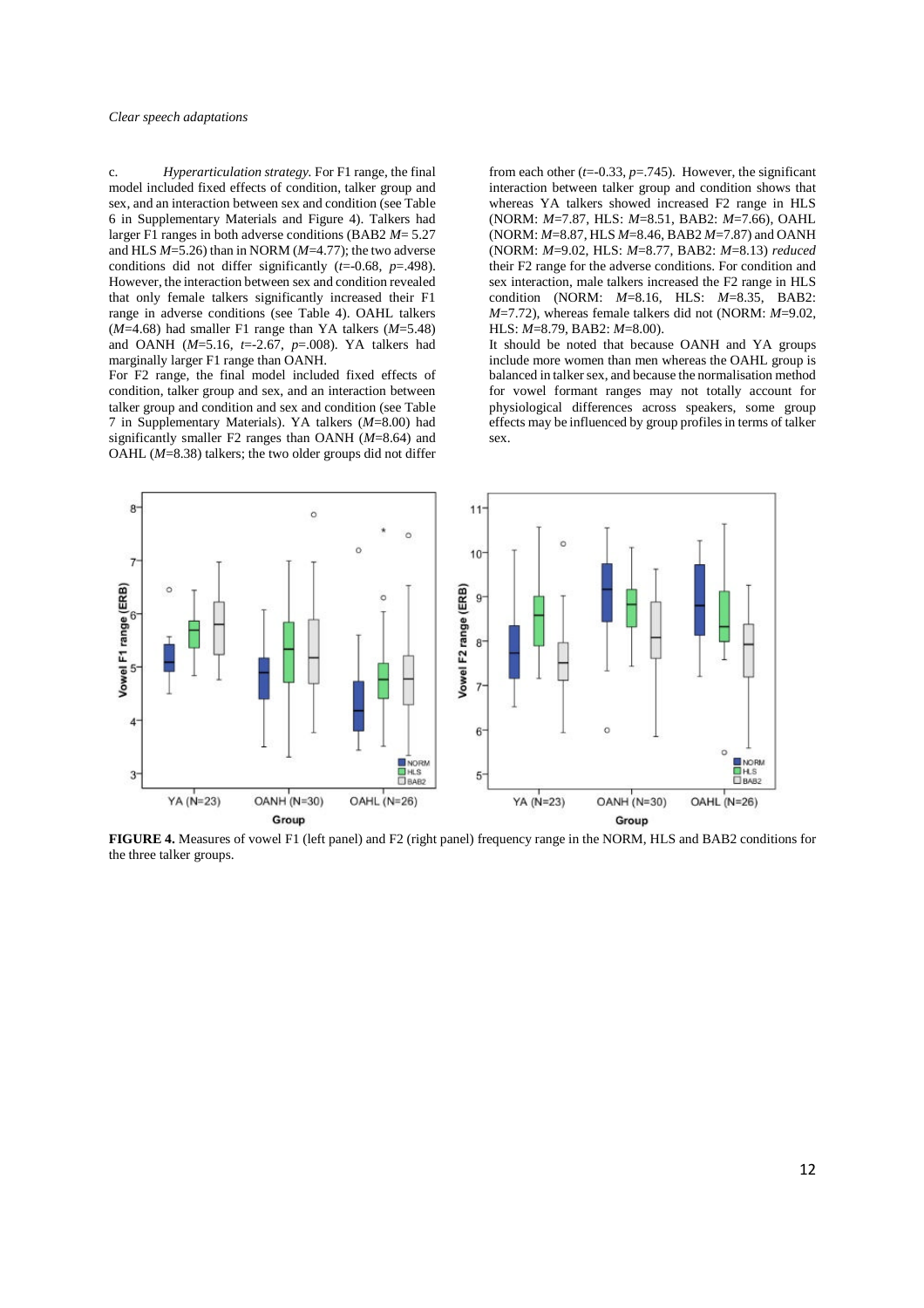|             | % change     | F1 range<br><b>HLS</b> |      | BAB <sub>2</sub> |      |
|-------------|--------------|------------------------|------|------------------|------|
|             |              | Mean                   | S.D. | Mean             | S.D. |
| YA          | $F(N=15)$    | 14.5                   | 10.6 | 19.3             | 16.7 |
|             | $M(N=11)$    | 4.3                    | 13.6 | 0.7              | 7.2  |
|             | All $(N=26)$ | 10                     | 12.8 | 12               | 16.4 |
| <b>OANH</b> | $F(N=17)$    | 14.2                   | 9.6  | 14.2             | 12.1 |
|             | $M(N=13)$    | 3.4                    | 8.6  | 2.2              | 11   |
|             | All $(N=30)$ | 9.5                    | 10.6 | 9                | 13   |
| OAHL        | $F(N=13)$    | 16.8                   | 14.1 | 14.7             | 14.6 |
|             | $M(N=14)$    | 9.3                    | 16.6 | 8.5              | 15.5 |
|             | All $(N=27)$ | 13.1                   | 15.6 | 11.5             | 15.1 |

**TABLE V***:* Data for F1 range measures expressed as mean percentage change (and standard deviation) in the HLS and BAB2 conditions relative to the measures in the NORM condition, calculated per individual speaker.

**TABLE VI:** Pearson's correlations for the measures of percentage of change in the HLS (left panel) and BAB2 (right panel) conditions relative to the NORM condition for the following measures: vowel F1 range, vowel F2 range, mean energy 1-3 kHz (ME 1-3 kHz) and median F0 measures. Correlations are presented separately for each of the three listener groups: YA, OANH and OAHL. Correlations that are statistically significant at  $p=0.05$  or better are highlighted in bold (\*= $p<0.05$ , \*\*= $p<0.01$ ).

| <b>HLS</b>           |                             |                      |          |                       | BAB <sub>2</sub>     |                          |                      |          |                          |
|----------------------|-----------------------------|----------------------|----------|-----------------------|----------------------|--------------------------|----------------------|----------|--------------------------|
|                      | $YA (N=25)$<br>F1<br>range  | F <sub>2</sub> range | ME13kHz  | Median F <sub>0</sub> |                      | $YA (N=25)$<br>F1 range  | F <sub>2</sub> range | ME13kHz  | Median<br>F <sub>0</sub> |
| F1 range             | $\mathbf{1}$                | 0.146                | $.433*$  | 0.077                 | F1 range             | 1                        | 0.192                | 0.129    | $-0.312$                 |
| F <sub>2</sub> range |                             | 1                    | $-0.351$ | $-0.008$              | F <sub>2</sub> range |                          | 1                    | $.528**$ | 0.092                    |
| ME13kHz              |                             |                      | 1        | $-0.061$              | ME13kHz              |                          |                      | 1        | $-0.157$                 |
|                      |                             |                      |          |                       |                      |                          |                      |          |                          |
|                      | $OANH(N=30)$<br>F1          |                      | ME13kHz  | Median F0             |                      | $OANH(N=30)$             |                      | ME13kHz  | Median                   |
|                      | range                       | F <sub>2</sub> range |          |                       |                      | F1 range                 | F <sub>2</sub> range |          | F <sub>0</sub>           |
| F1 range             | 1                           | $-0.027$             | $.389*$  | .228                  | F1 range             | $\mathbf{1}$             | $-0.017$             | 0.117    | 0.046                    |
| F <sub>2</sub> range |                             | 1                    | $-0.04$  | $0.368*$              | F <sub>2</sub> range |                          | 1                    | 0.007    | $-0.14$                  |
| ME13kHz              |                             |                      |          | 0.215                 | ME13kHz              |                          |                      | 1        | 0.134                    |
|                      |                             |                      |          |                       |                      |                          |                      |          |                          |
|                      | $OAHL(N=26)$<br>F1<br>range | F <sub>2</sub> range | ME13kHz  | Median F <sub>0</sub> |                      | $OAHL(N=26)$<br>F1 range | F <sub>2</sub> range | ME13kHz  | Median<br>F <sub>0</sub> |
| F1 range             | $\mathbf{1}$                | $-0.284$             | $.708**$ | $.617**$              | F1 range             | 1                        | $-0.138$             | $.395*$  | $.456*$                  |
| F <sub>2</sub> range |                             | 1                    | $-0.283$ | $-0.228$              | F <sub>2</sub> range |                          | 1                    | $-0.225$ | $-0.285$                 |
| ME13kHz              |                             |                      |          | $.747**$              | ME13kHz              |                          |                      |          | $.727**$                 |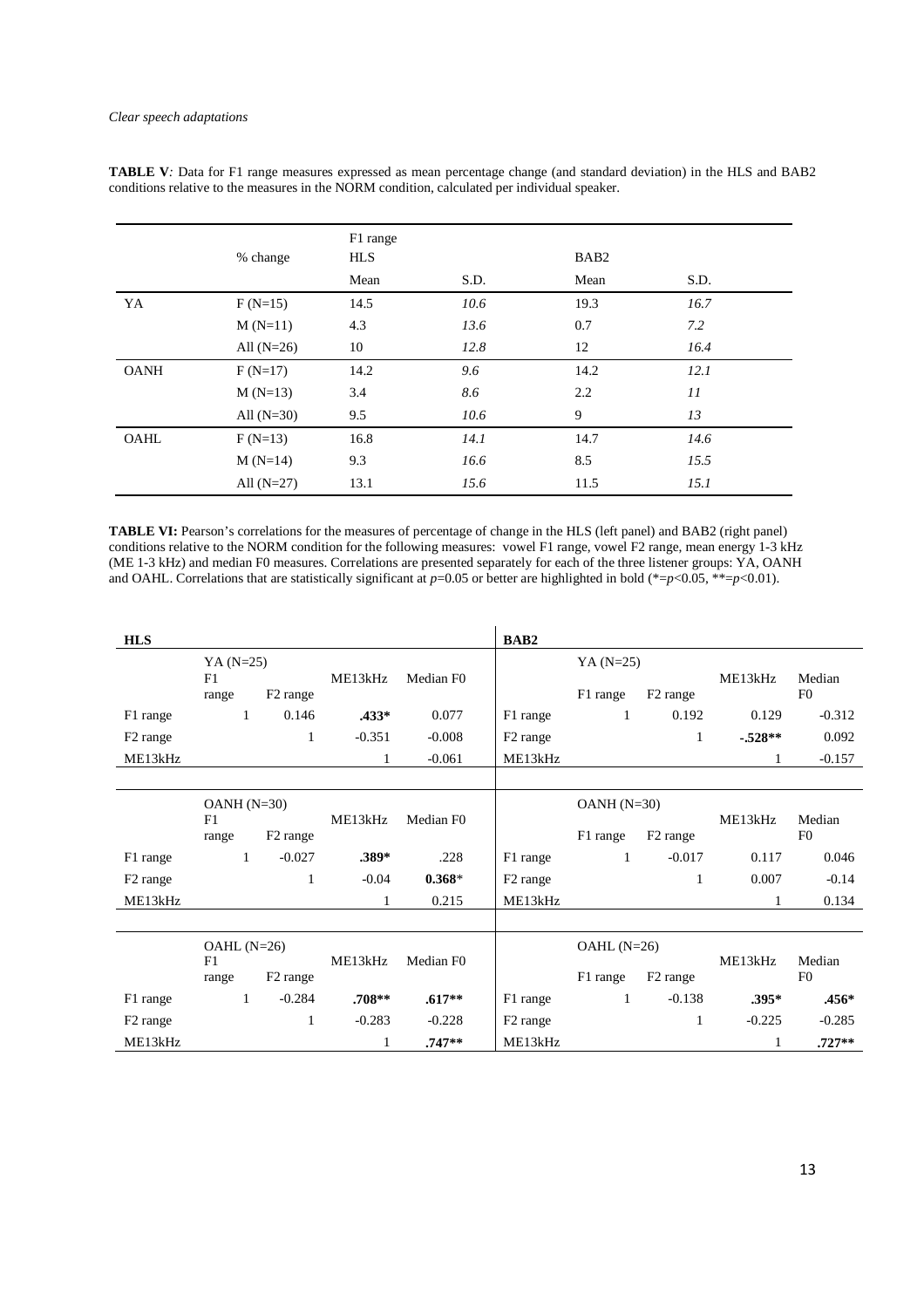# **IV DISCUSSION**

This study focused on age and hearing-status related differences in the adaptations made by adult talkers when communication with a conversational partner was made more challenging. It also examined how these talker-related factors affected the acoustic characteristics of conversational speech produced in an interactive setting in good listening conditions.

In their conversational speech produced in good communicative conditions, YA and OA talkers varied in terms of their articulation rate, mid-frequency energy and F0 characteristics. The finding of a slower speech rate in older adults mirrors previous findings (Smith et al, 1987; Sadagopan and Smith, 2013; Smiljanić and Gilbert, 2017a). However, the finding of an age-related difference in midfrequency energy does not concur with the acoustic analyses of the speech produced by younger and older adults in Smiljanić and Gilbert (2017a), as shown in their Table 1 for the 'conversational quiet' condition. This may potentially be due to the use of different elicitation approaches (spontaneous vs read speech) used in these studies. These differences in speech characteristics between older and younger adults in their habitual modes of communication have primarily been ascribed to age-related changes in the physiology of the vocal tract and vocal folds (Xue and Hao, 2003; Ramig et al., 2001).

The presence of a mild hearing loss in OA talkers did not lead to significant differences in the acoustic characteristics of their spontaneous speech produced in good communicative conditions relative to peers with normal hearing. This was the case even though the OAHL talkers, overall, took longer to do the task and so were less efficient at completing this simple task than their peers. However, these groups may have differed in other aspects of the interaction, such as the rate of disfluencies, for which further examination is warranted.

In the HLS condition, the adaptations made by Talker A, who was hearing normally, were purely interlocutororiented. In this condition, all three talker groups slowed down their articulation rate for their 'impaired' interlocutor; the use of this clear speech strategy did therefore not vary as a function of age and hearing status. All groups showed increased amount of relative energy in the mid-frequency range, which contains important acoustic cue information for speech perception, relative to their speech in the NORM condition, but only OAHL adults showed concomitant increases in F0, F1 and mid-frequency energy, which have been shown to be a marker of increased vocal effort (e.g. Liénard and di Benedetto, 1999; Graetzer, Bottalico and Hunter, 2017). Also, OAHL talkers showed a greater increase in median F0 in HLS relative to NORM than the OANH group which patterned with young adults.

The use by OAHL talkers of an increase in vocal effort as a clear speech strategy may be an effective one, even though, due to the use of AGC in the transmission channel, it would not have led to a louder signal for Talker B. This is because an increase in vocal effort would still result in a change in

the spectral balance of the voice and boost the relative amount of energy in the mid-frequency region of the spectrum which is rich in acoustic cues. High energy in this region of the spectrum has been shown to be linked to increased speech intelligibility for speech presented in noise (e.g., Lu and Cooke, 2009; Hazan and Markham, 2004; Cooke et al., 2014). However, increasing vocal effort is also a strategy that may lead to vocal strain (Sundarrajan et al, 2017). Studies of the effect for older adults of using louder voice when communicating in noise have shown that they make greater abdominal muscle effort (Huber and Spruill, 2008). Over time, this could lead to fatigue and make it difficult to sustain such a strategy over a long time period. Whilst YA talkers used hyperarticulation, as shown by increased vowel F2 formant ranges, as an interlocutororiented clear speech strategy in this communicative situation, OA talkers as a group did not. In summary, while OANH adults generally patterned with YA adults in the interlocutor-oriented communication strategies that they used, OAHL adults varied from both young adults and their peers with normal hearing in the use of some strategies; their use of increased vocal effort, while effective, might lead to greater strain and fatigue if sustained.

As suggested by the Framework for Understanding Effortful Listening (FUEL) model (Pichora-Fuller et al., 2016), given a finite level of cognitive capacity, listening effort is affected by the cognitive demand of the task being undertaken as well as the motivation to complete the task. Even though this framework was formulated within the context of speech understanding, it also seems appropriate when considering speaking effort in the context of a communicative task. The motivation shown by OA groups was not evaluated directly but these participants had volunteered because they were interested in scientific studies and in finding out more about speech communication. As regards cognitive demands, several factors might have contributed to these being greater for OA groups relative to younger adults. The problemsolving task itself was cognitively demanding as it involved searching for differences, planning a strategy and formulating questions. The difficulties experienced by Talker B required Talker A to formulate repair strategies, which would also involve additional cognitive processing. Also, speech perception is known to degrade in older adults even for speech in quiet (e.g., Dubno, 2015) so it was likely to be affected for older adults in this HLS condition, regardless of their hearing status.

There are factors that could contribute to an even greater cognitive load being experienced by OAHL talkers, relative to their OANH peers, while interacting with their 'impaired' conversational partner. In trying to understand their conversational partner, OAHL talkers may have been affected by the lack of visual cues as they have been shown to be more reliant than OANH peers on visual information for speech perception (Davis et al., 2017). Also, the wordassociation test results, which showed that OAHL talkers had significantly greater difficulty for lexical retrieval under time pressure than OANH or YA talkers, suggest that they may have found it more difficult to formulate repair strategies such as rephrasing or expanding under time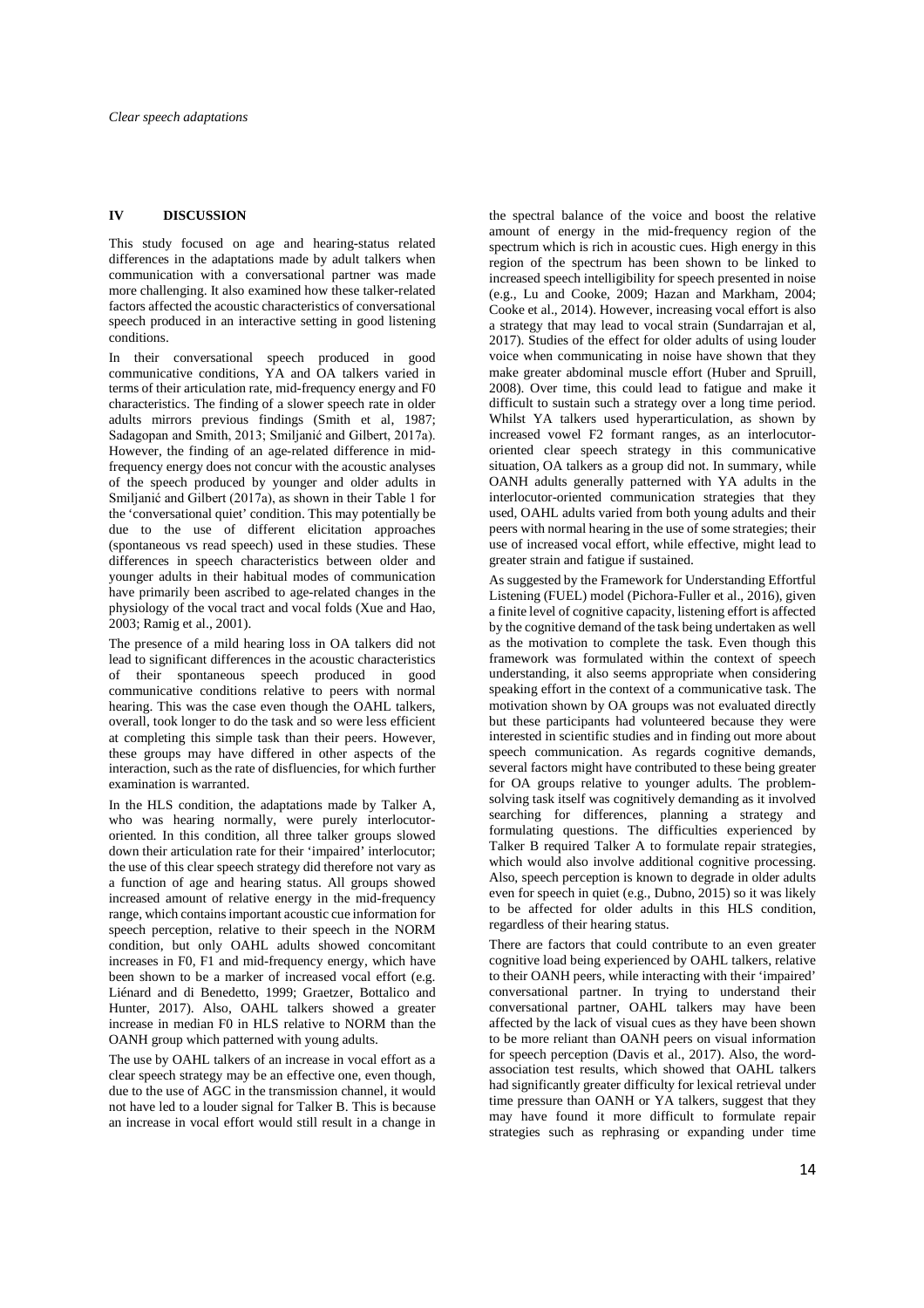pressure. Note also that verbal fluency has been shown to have an association with measures of social loneliness (Schnittger et al., 2012). The combination of these additional cognitive demands may account for the more limited clear speech strategies used by OAHL talkers relative to their hearing peers and younger adults, although OAHL have been shown to expend more mental effort in listening tasks (e.g. Hornsby et al, 2016; Peele and Wingfield, 2016; Wayne and Johnsrude, 2015). The Ease of Language Understanding (ELU) model (Rönnberg et al., 2013) suggests that older adults with mild HL are sometimes unable to automatically access phonological representations and so require explicit and deliberative executive and working memory processes, such as inference-making, semantic integration, switching of attention, storing information or inhibition of irrelevant information, to do so. The fact that we did not find any relation between hearing status and our background cognitive measures may have been due to our choice of working memory measures. Rőnnberg et al. (2013) report that digit spans mainly tap into storage functions for short-memory and are not good predictors of language comprehension; they suggest that a reading span test is a more reliable measure of working memory capacity.

In the condition in which both conversational partners were communicating in noise, age- and hearing-status effects were expected in the speech adaptations made by Talker A. Background noise is known to have a particularly deleterious effect on speech perception for older adults (e.g., Helfer and Wilber,1990; Helfer and Huntley, 1991; Divenyi, Stark and Haupt, 2005), and both OA groups showed elevated speech perception in noise thresholds in background tests. Our expectation was that, for our older adults, the presence of noise in the background would lead to changes more consistent with Lombard speech although the noise levels were not as severe as in studies such as Garnier and Heinrich (2014). Studies of Lombard speech have typically shown acoustic changes consistent with an increase in vocal effort: a raised F0, F1 and shift in the spectral balance of the longterm spectrum (Titze and Sundberg, 1992; Sundberg and Nordenberg, 2006). In the BAB2 condition, all talker groups used strategies that boosted the amount of energy present in the mid-frequency region of the spectrum and all groups raised their F0 but only the OAHL group showed the significant correlation between increases in F0, F1 and midfrequency energy that are consistent with the increase in vocal effort typically seen in Lombard speech. Neither of the OA groups showed evidence of vowel hyperarticulation, unlike the YA group, and all talker groups showed only a marginal reduction in articulation rate in this condition. In this communicative condition too, therefore, although many of the strategies were common to all talker groups, age- and hearing-status related differences occurred, with OAHL talkers producing changes which were again consistent with an increase in vocal effort and with experiencing greater difficulty with the task.

In conclusion, older adults used many clear speech strategies previously documented for young adults. However, hearing status had an effect on the use of some clear speech strategies even if it did not change the acoustic characteristics of speech when produced in favourable communicative conditions. It is worth noting that this effect of hearing status

was found for healthy and active adults with a mild degree of presbycusis. Background questionnaire information revealed that although some of our older participants owned hearing aids, all but one reported either not using them at all or only using them very occasionally in specific situations. Despite this, there were measurable effects of this mild hearing loss on clear speech strategies, as shown above, and also on speech perception in noise, as shown by elevated SNRs in the WiNics test for the OAHL group relative to their OANH peers. The OAHL group also performed more poorly than OANH peers when participants were put under time pressure as shown by lower word association scores and higher task transaction times, even in the NORM condition when there were no communication barriers. This confirms that a mild age-related hearing loss has consequences for effective speech communication even when the older adult is not directly exposed to noisy conditions. It is well known that the individuals with hearing loss need to allocate greater cognitive resources to maintain good communication than individuals with normal hearing (e.g. McCoy et al., 2005). This can lead to mental fatigue for sustained tasks (Hornsby, 2013) and the strategy of increased vocal effort that was particularly adopted by the OAHL adults in our talker group are likely to further increase vocal strain and mental fatigue. Our findings confirm the view (e.g. Peelle and Wingfield, 2016) that amplification of older adults' hearing, even for those with mild age-related hearing loss, may be beneficial in reducing at least some of the sources of additional cognitive load for this population. An increased understanding of communication strategies that are effective at making speech clearer in certain environments might also help in advising older adults on how to be effective in a way that avoids vocal strain. For example, it can be suggested that slowing down their speech, introducing pauses and backchannelling to signal understanding is preferable to shouting. This study also showed that the spectral balance of the voice has a big effect on how well one can be understood in noisy conditions; this spectral balance is to a degree dependent on how strongly and regularly vocal chords are vibrating, so instructing older adults to maintain the health of their voice by not smoking, keeping well hydrated and avoiding shouting could also be beneficial.

#### **V ACKNOWLEDGMENTS**

This work was supported by the UK Economic and Social Research Council (grant number ES/L007002/1). We acknowledge the contribution of Jay Desloges (Sensimetrics Corporation) to the implementation of the hearing loss simulation procedure.

#### **VI ENDNOTE**

1. The approach of converting F0 to semitones relative to 1 Hz does not fully normalise for sex differences but was used here so that our data would be more easily comparable to related studies with child data (Hazan et al., 2016). To check that the use of a F0 scaling approach which was more successful in normalising for sex differences would not significantly change these findings, F0 values in Hz were converted to values in semitones relative to a base frequency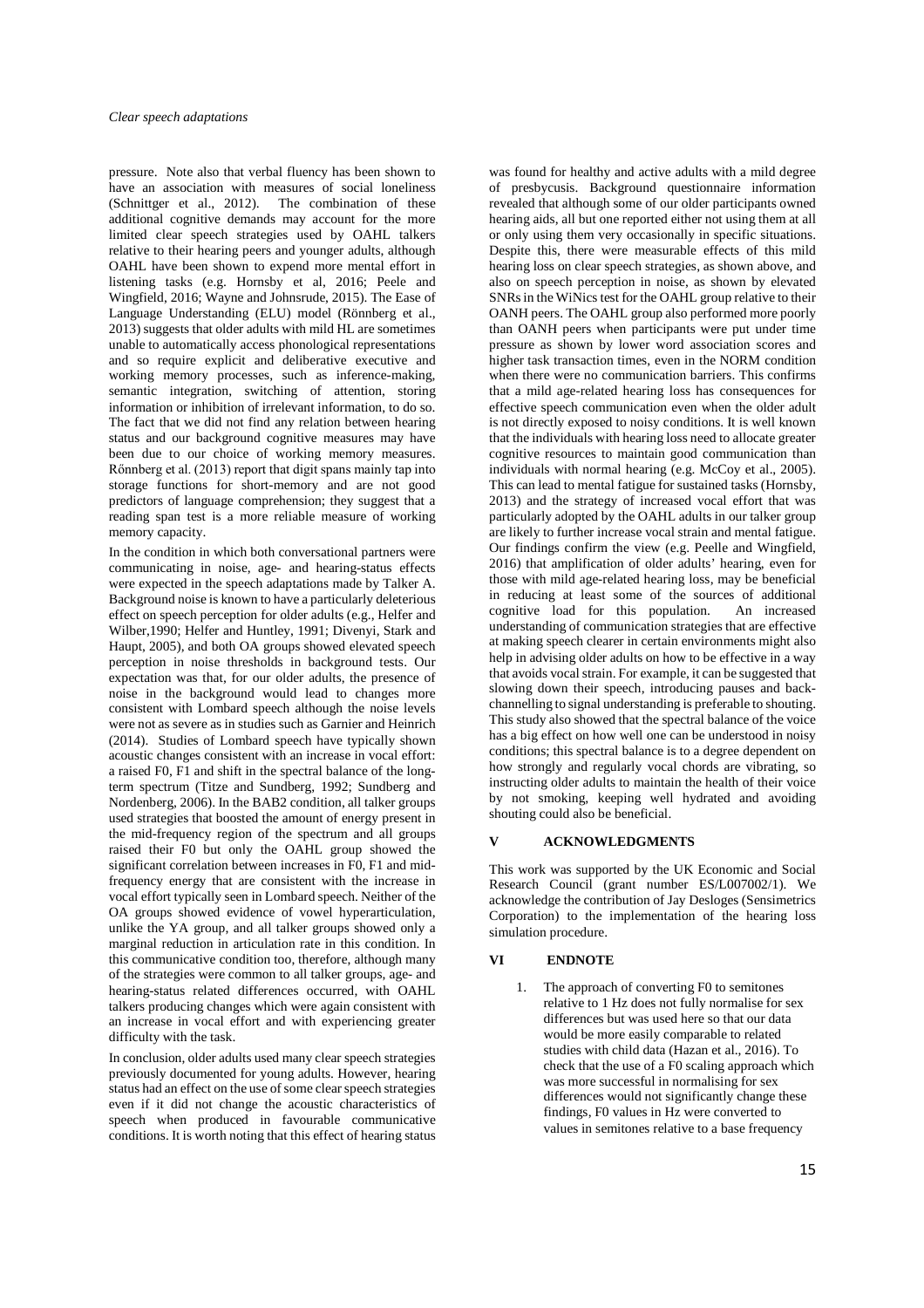for each talker (7<sup>th</sup> percentile of the F0 distribution in the NORM condition) using the formula in Yuan and Liberman (2014). For the main statistical effects of group on median F0 in NORM, using this scaling only an effect of group remained, (χ2(2)=6.52, *p*=.039): YA talkers had higher F0 than both older groups (*t*=-2.52,  $p=014$ ) which did not differ ( $p=417$ ). When statistics were carried out to look at the effect of condition, all interactions remained in the final model except for the sex\*group interaction (*p*=.863) In terms of the correlations reported in Table 6, significant correlations remained the same for the HLS condition; for BAB2, the only difference is that changes in vowel F1 range and in median F0 were not correlated using the

measure of F0 in semitones re base frequency whereas they were when F0 was scaled in semitones relative to 1 Hz. See supplementary material at [URL] for full statistical results and model summaries.

2. In order to evaluate whether any difference between the adaptation strategies used by the OANH and OAHL groups may be due to a difference in mean age between the groups rather than their hearing status, statistics were also run after the age difference had been removed. The only statistical effect that differed when OA groups were age-matched was the correlation between changes in median F0 and change in F1 in the BAB2 condition was weakened for the OAHL group (*p*=.065).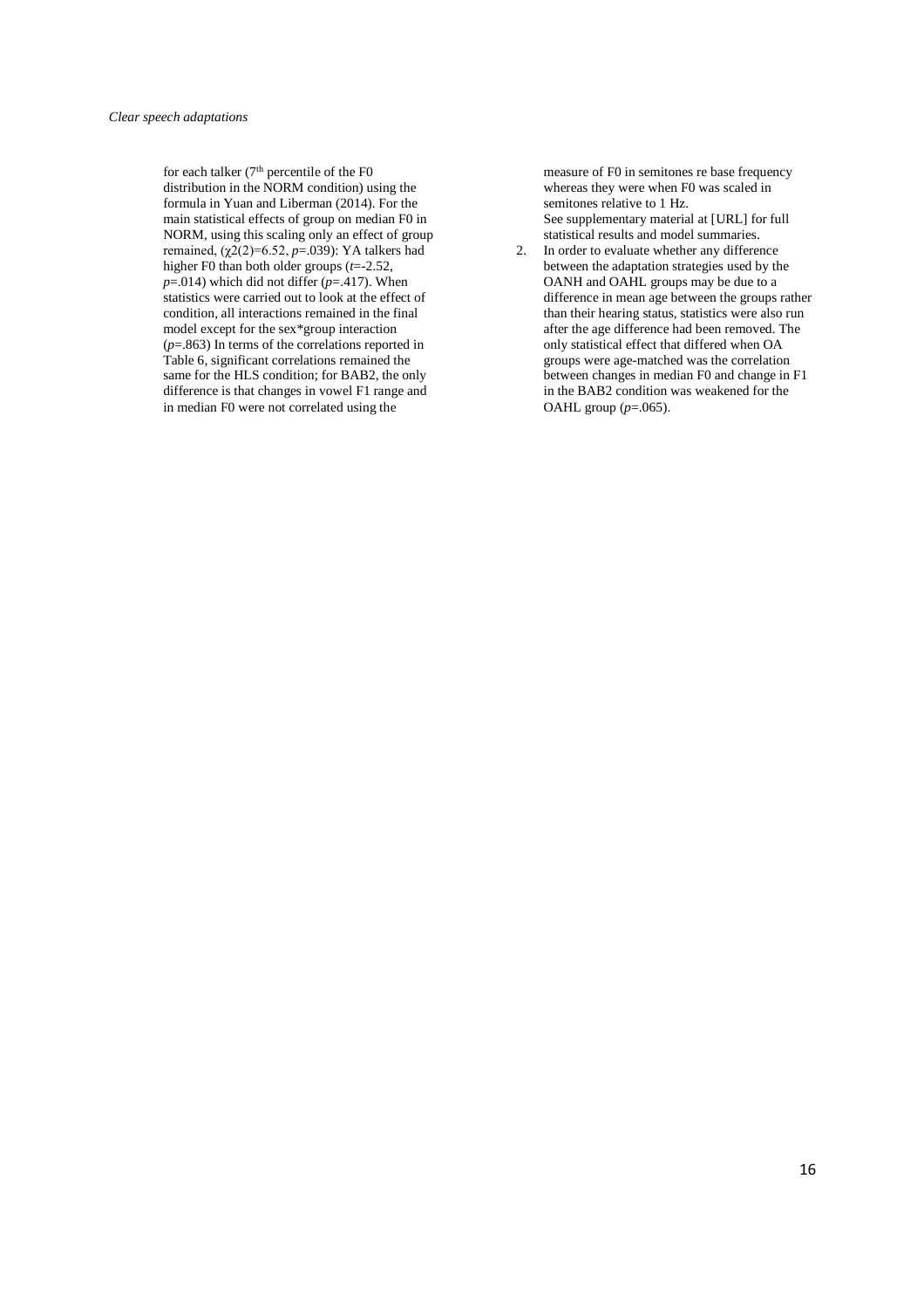## **VII REFERENCES**

Anderson, A. H., Bader, M., Bard, E. G. , Boyle, E. H. , Doherty, G. M., Garrod, S. C., Isard, S. D., Kowtko, J. C. McAllister, J. M., Miller, J. , Sotillo, C. F. , Thompson, H. S. , Weinert, R. (1991). The HCRC Map Task Corpus. *Language and Speech, 34*, 351-366.

Baken, R. J. (2005). The aged voice: A new hypothesis. *Journal of Voice*, *19*, 317-325.

Baker, R., & Hazan, V. (2011). DiapixUK: task materials for the elicitation of multiple spontaneous speech dialogs. *Behavior Research Methods*, *43*(3), 761-770. https://doi.org/10.3758/s13428-011-0075-y

Barr, D.J., Levy, R., Scheepers, C. and Tily, H.J. (2013). Random effects structure for confirmatory hypothesis testing: Keep it maximal*. Journal of Memory and Language*, *68* (3), 255-278. https://doi.org/10.1016/j.jml.2012.11.001

Bates, D., Mächler, M., Bolker, B., & Walker, S. (2015). Fitting Linear Mixed-Effects Models Using lme4. *Journal of Statistical Software, 67*(1), 1 – 48.

https://doi.org/10.18637/jss.v067.i01

Bilodeau-Mercure, M., & Tremblay, P. (2016). Age Differences in Sequential Speech Production: Articulatory and Physiological Factors. *Journal of the American Geriatrics Society, 64*(11), 177-182. https://doi.org/10.1111/jgs.14491

Bóna, J. (2014). Temporal characteristics of speech: The effect of age and speech style. *The Journal of the Acoustical Society of America, 136*, EL 116-121.

https://doi.org/10.1121/1.4885482

Cooke, M., King, S., Garnier, M., Aubanel, V. (2014). The listening talker: a review of human and algorithmic contextinduced modifications of speech. *Computer Speech and Language, 28*(2), 543–571.

https://doi.org/10.1016/j.csl.2013.08.003

Cooke, M., Lu, Y. (2010). Spectral and temporal changes to speech produced in the presence of energetic and informational maskers. *The Journal of the Acoustical Society of America*, 128, 2059-2069.

https://doi.org/10.1121/1.3478775

Davis, C., Kim, J., Tuomainen, O., & Hazan, V. (2017). The effect of age and hearing loss on partner-directed gaze in a communicative task. *Proceedings of AVSP 2017*, Stockholm, Sweden, 25-26 August 2017.

De Looze, C. & Hirst, D.J. (2008). Detecting Key and Range for the Automatic Modelling and Coding of Intonation, Actes de Speech Prosody 2008 Conference, Campinas, Brazil, 135-138.

Divenyi, P. L., Stark, P. B., & Haupt, K. M., (2005). Decline of speech understanding and auditory thresholds in the elderly. *The Journal of the Acoustical Society of America, 118*, 1089-1100.

Dubno, J. (2015) Speech recognition across the life span: longitudinal changes from middle-age to older adults**.** *American Journal of Audiology, 24*(2), 84 -87.

Duchin, S. W., and Mysak, E. D. (1987). Disfluency and rate characteristics of young adult, middle-aged, and older males. *Journal of Communication Disorders, 20*, 245–257.

Ferguson, S. H., & Kewley-Port, D. (2007). Talker differences in clear and conversational speech: Acoustic characteristics of vowels. *Journal of Speech, Language, and Hearing Research, 50*, 1241-1255.

https://doi.org/10.1044/1092-4388

Flynn, N. E. J., & Foulkes, P. (2011). Comparing vowel formant normalization methods. In Lee, W. S. & Zee, E. (eds.), *Proceedings of the 17th ICPhS*. Hong Kong: The City University of Hong Kong, 683–686.

Garnier, M., & Heinrich, N. (2014). Speaking in noise: How does the Lombard effect improve acoustic contrasts between speech and ambient noise? *Computer Speech and Language, 28*(2), 580-597. https://doi.org/10.1016/j.csl.2013.07.005

Glasberg, B. R., & Moore, B. C. (1990). Derivation of auditory filter shapes from notched-noise data. *Hearing Research, 47*(1–2), 103-138.

Glave, R. D., and Rietveld, A. C. M. (1975). Is the effort dependence of speech loudness explicable on the basis of acoustical cues? *The Journal of the Acoustical Society of America*, *58*, 875–879.

Gordon-Salant, S. (2005). Hearing loss and aging: new research findings and clinical implications. *Journal of Rehabilitation Research and Development, 42*, 9–24.

Gordon-Salant, S. (2014). Aging, hearing loss and speech understanding: Stop shouting, I can't understand you. In Popper, A. N., and Fay, R. R. (Eds.). Perspectives on Auditory Research. Springer-Verlag, New York, pp. 211- 228.

Gould, O.N. and Shaleen, L. (1999). Collaboration with diverse partners: how older women adapt their speech. Journal of Language and Social Psychology, 18, 395-418.

Goy, H., Fernandes, D. N., Pichora-Fuller, M. K., & Van Lieshout, P. (2013). Normative voice data for younger and older adults. *Journal of Voice, 27(*5*)*, 545-555. https://doi.org/10.1016/j.jvoice.2013.03.002

Graetzer, S., Bottalico, P. and Hunter, E.J. (2017). Speech produced in noise: Relationship between listening difficulty and acoustic and durational parameters. *The Journal of the Acoustical Society of America, 142(*2*)*, 974-983. https://doi.org/10.1121/1.4997906

Hazan, V., & Baker, R. (2011). Acoustic–phonetic characteristics of speech produced with communicative intent to counter adverse listening conditions. *The Journal of the Acoustical Society of America, 130(*4), 2139–2152. https://doi.org/10.1121/1.3623753

Hazan, V. and Markham, D (2004) Acoustic-phonetic correlates of talker intelligibility for adults and children. *The Journal of the Acoustical Society of America, 116*, 3108- 3118.

Hazan, V., Messaoud-Galusi, S., Rosen, S., Nouwens, S., Shakespeare, B. (2009). Speech perception abilities of adults with dyslexia: is there any evidence for a true deficit? *Journal of Speech, Hearing and Language Research, 52*(6), 1510-1529. https://doi.org/10.1044/1092-4388(2009/08- 0220)

Hazan, V. L., Tuomainen, O., & Pettinato, M. (2016). Suprasegmental Characteristics of Spontaneous Speech produced in Good and Challenging Communicative Conditions by Talkers aged 9 to 14 years old. *Journal of Speech, Language, and Hearing Research, 59*, S1596- S1607. https://doi.org/10.1044/2016\_JSLHR-S-15-0046.

Helfer, K., & Huntley, R. (1991). Aging and consonant errors in reverberation and noise. *The Journal of the Acoustical Society of America, 90*, 1786–1796.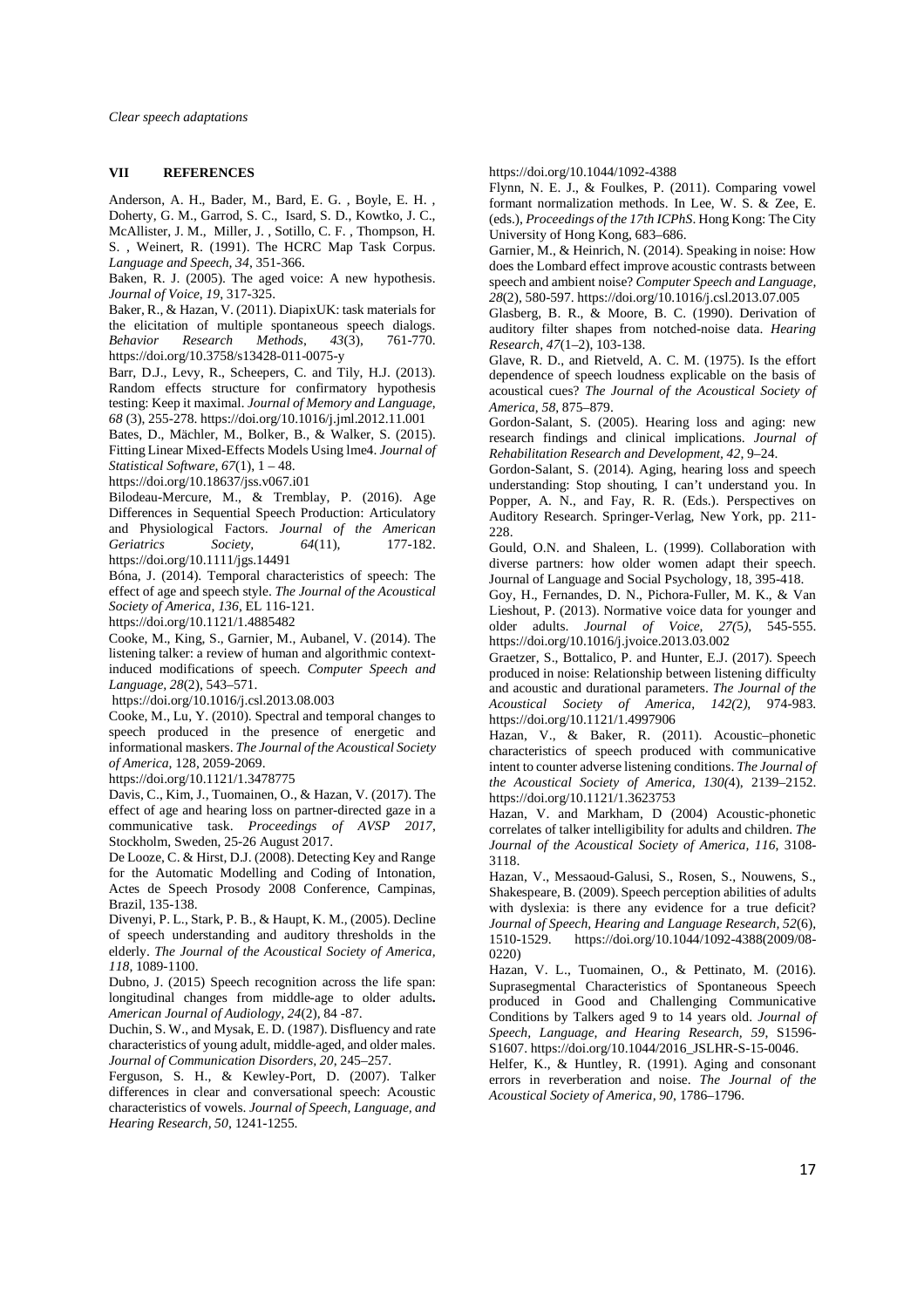Helfer, K. S., & Wilber, L. A. (1990). Hearing loss, aging, and speech perception in reverberation and noise. *Journal of Speech and Hearing Research, 33*, 149-155.

Hollien, H., & Shipp, T. (1972). Speaking fundamental frequency and chronologic age in males. *Journal of Speech and Hearing Research, 15*, 155-159.

Hooper, C. R., & Cralidis, A. (2009). Normal changes in the speech of older adults. You've still got what it takes, it just takes a little longer! *Perspectives on Gerontology, 14*, 47-56. https://doi.org/10.1044/gero14.2.47

Hornsby, B. W. Y. (2013). The Effects of Hearing Aid Use on Listening Effort and Mental Fatigue Associated with Sustained Speech Processing Demands. *Ear and Hearing, 34(*5*),* 523-534.

https://doi.org/10.1097/AUD.0b013e31828003d8

Hornsby, B. W., Naylor, G., & Bess, F. H. (2016). A taxonomy of fatigue concepts and their relation to hearing loss. *Ear and Hearing, 37*, 136S-144S.

https://10.1097/AUD.0000000000000289

Huber, J. E., & Spruill, J. (2008). Age-Related Changes to Speech Breathing with Increased Vocal Loudness. *Journal of Speech, Language, and Hearing Research, 51*(3), 651- 668. https://10.1044/1092-4388(2008/047)

Jacewicz, E., Fox, R. A., and Wei, L. (2010). Betweenspeaker and within-speaker variation in speech tempo of American English. *The Journal of the Acoustical Society of America, 128*, 839-850. https://doi.org/10.1121/1.3459842

Kemper, S., Vandeputte, D., Rice, K., Cheung, H. and Gubarchuk, J. (1995). Speech adjustments to aging during a referential communication task. *Journal of Language and Social Psychology 14*(1-2), 40-59.

https://doi.org/10.1177/0261927X95141003

Krause, J. C. & Braida, L. D. (2004). Acoustic properties of naturally produced clear speech at normal speaking rates. *The Journal of the Acoustical Society of America, 115*, 362- 378. https://doi.org/10.1121/1.1635842

Liénard J. S., & Di Benedetto, M. G. (1999). Effect of vocal effort on spectral properties of vowels. *The Journal of the Acoustical Society of America, 106,* 411-422.

Lindblom, B. (1990). Explaining phonetic variation: A sketch of the H&H theory. In W. J. Hardcastle & A. Marchal (Eds.), *Speech production and speech modelling* (pp. 403– 439). Dordrecht, the Netherlands: Kluwer Academic.

Linville, S. E., & Rens, J. (2001). Vocal Tract Resonance Analysis of Aging Voice Using Long-Term Average Spectra. *Journal of Voice, 15*(3), 323-330. https://doi.org/10.1016/S0892-1997(01)00034-0

Lu, Y., Cooke, M. (2009). The contribution of changes in F0 and spectral tilt to increased intelligibility of speech produced in noise. *Speech Communication, 51*, 1253-1262. https://doi.org/10.1016/j.specom.2009.07.002

McCloy, D. (2015*). phonR: Tools for phoneticians and phonologists*. R package version 1.0-0. 〈http://drammock.github.io/phonR/〉.

McCoy, S.L., Tun, P.A., Cox, L.C., Colangelo, M., Stewart, R.A., Wingfield, A. (2005). Hearing loss and perceptual effort: Downstream effects on older adults' memory for speech. *Quarterly Journal of Experimental Psychology, 58*, 22–33. https://doi.org/10.1080/02724980443000151

McInerney, M., & Walden, P. (2013). Evaluating the use of an assistive listening device for communication efficiency

using the Diapix task: A pilot study. *Folia Phoniatrica Logopedia, 65*, 25-31. https://doi.org/10.1159/000350490.

Moore, T. J. (1981). Voice communication jamming research. AGARD Conference Proceedings 311: Aural Communication in Aviation AGARD, Neuilly-Sur-Seine, France, 2:1–2:6.

Peelle, J. E., & Wingfield, A. (2016). The neural consequences of age-related hearing loss. *Trends in*  $rac{1}{2}$ *neurosciences*,

https://doi.org/10.1016/j.tins.2016.05.001

Picheny M. A., Durlach N. I., & Braida L. D. (1986). Speaking clearly for the hard-of-hearing II: Acoustic characteristics of clear and conversational speech. *Journal of Speech and Hearing Research. 29*, 434-446. https://doi.org/10.1044/jshr.2904.434

Pichora-Fuller, M. K., Kramer, S. E., Eckert, M. A., Edwards, B., Hornsby, B. W., Humes, L. E., Lemke, U., Lunner, T., Matthen, M., Mackersie, C. L., Naylor, G., Phillips, N. A., Richter, M., Rudner, M., Sommers, M. S., Tremblay, K. L., & Wingfield, A. (2016). Hearing Impairment and Cognitive Energy: The Framework for Understanding Effortful Listening (FUEL). *Ear and Hearing, 37*, 5S-27S.

https://doi.org/10.1097/AUD.0000000000000312

Ramig, L. O., Gray, S., Baker, K., Corbin-Lewis, K., Buder, E., Luschei, E., Coon, H., & Smith, M. (2001). The aging voice: a review, treatment data and familial and genetic perspectives. *Folia Phoniatrica et Logopaedica, 53*, 252- 265. https://doi.org/10.1159/000052680

Rinker, T. W. (2013). qdap: Quantitative discourse analysis package. version 1.3.1. Buffalo, NY: University at Buffalo. http://github.com/trinker/qdap

Reubold, U., Harrington, J., & Kleber, F. (2010). Vocal aging effects on F0 and the first formant: A longitudinal analysis in adult speakers. *Speech Communication, 52*, 638- 651. https://doi.org/10.1016/j.specom.2010.02.012

Rönnberg, J., Lunner, T., Zekveld, A., Sörqvist, P., Danielsson, H., Lyxell, B., Dahlström, ö., Signoret, C., Stenfelt, S., Pichora-Fuller, M.K. & Rudner, M. (2013). The Ease of Language Understanding (ELU) model: Theoretical, empirical, and clinical advances. Frontiers in Systems Neuroscience, 7, 31.

https://doi.org/10.3389/fnsys.2013.00031

Sadagopan, N., & Smith, A. (2013). Novel nonword learning in older speakers. *Journal of Speech, Language, and Hearing Research, 56*, 1552-1566.

Sataloff, R. T., Rosen, D. C., Hawkshaw, M., & Spiegel, J. R. (1997). The Three Ages of Voice: The Aging Adult Voice. *Journal of Voice, 11*, 156-160.

Scarborough, R. & Zellou, G. (2013). Clarity in communication: "Clear" speech authenticity and lexical neighborhood density effects in speech production and perception. *The Journal of the Acoustical Society of America, 134*, 3793-3807.

https://doi.org/10.1016/10.1121/1.4824120

Schoof, T., and Rosen, S. (2014). The role of auditory and cognitive factors in understanding speech in noise by normal-hearing older adults. *Frontiers in Aging Neuroscience, 6*,307.

https://doi.org/10.3389/fnagi.2014.00307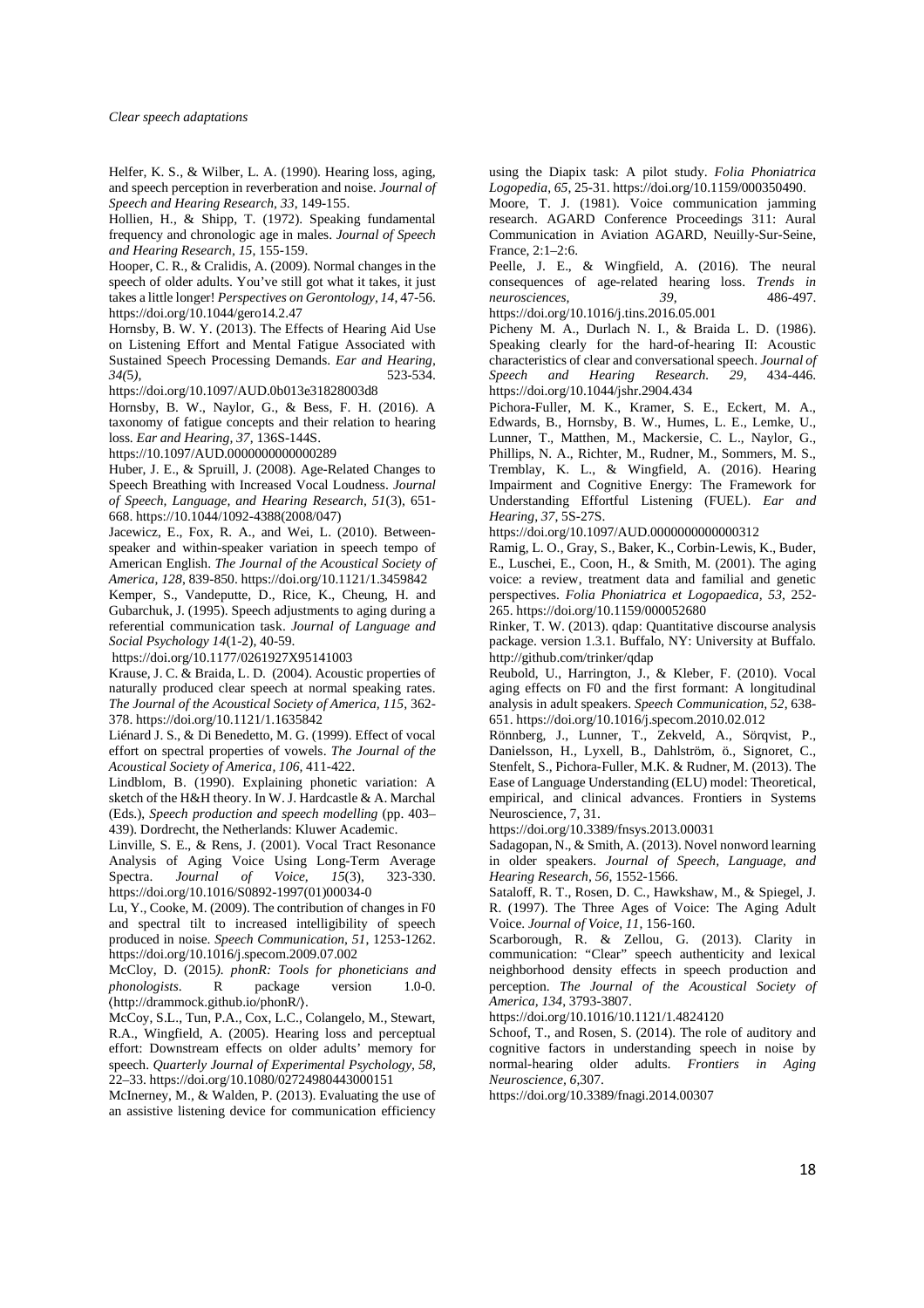Schum, D. J. (1996). Intelligibility of Clear and Conversational Speech of Young and Elderly Talkers. *Journal of the American Academy of Audiology, 7*, 212-218. Schnittger, R. I., Wherton, J., Prendergast, D., & Lawlor, B. A. (2012). Risk factors and mediating pathways of loneliness and social support in community-dwelling older adults.<br>Aging & Mental Health, 16(3), 335-346. *Aging & Mental Health, 16*(3), 335-346. https://doi.org/10.1080/13607863.2011.629092

Semel, E., Wiig, E. H., & Secord, W. A. (2006). Clinical evaluation of language fundamentals, fourth edition— Screening test (CELF-4 screening test). Toronto, Canada: The Psychological Corporation/A Harcourt Assessment Company.

Sluijter, A. M. C., and Heuven, V. J. van (1996). Spectral balance as an acoustic correlate of linguistic stress. *The Journal of the Acoustical Society of America,* 100, 2471– 2485. https://doi.org/10.1121/1.417994

Smiljanić, R. (2013). Can older adults enhance the intelligibility of their speech? *The Journal of the Acoustical Society of America, 133*(2), EL 129-135. https://doi.org/10.1121/1.4776774

Smiljanić, R., & Bradlow. A. R. (2005). Production and perception of clear speech in Croatian and English. *The Journal of the Acoustical Society of America, 118,* 1677- 1688. https://doi.org/10.1121/1.2000788

Smiljanić, R., & Bradlow, A. R. (2009). Speaking and hearing clearly: Talker and listener factors in speaking style changes. *Language and Linguistics Compass, 3*, 236-264. https://doi.org/10.1111/j.1749-818X.2008.00112.x

Smiljanić, R., & Gilbert, R. C. (2017a). Acoustics of clear and noise-adapted speech in children, young, and older adults. *Journal of Speech, Language, and Hearing Research, 60*, 3081-3096. https://doi.org/10.1044/2017\_JSLHR-S-16- 0130

Smiljanić, R., & Gilbert, R. C. (2017b). Intelligibility of noise-adapted and clear speech in child, young adult, and older adult talker. Journal of Speech, Language, and Hearing Research, 60, 3069-3080. https://doi.org/10.1044/2017\_JSLHR-S-16-0165

Smith, B. L., & Wasowicz, J., & Preston, J. (1987). Temporal characteristics of the speech of normal elderly adults. *Journal of Speech, Language, and Hearing Research, 30,* 522-529. https://doi.org/10.1044/jshr.3004.522

Sørensen, J., Fereczkowski, M., & MacDonald, E. N. (2017). The effect of noise and second language on turn taking in task-oriented dialog. *The Journal of the Acoustical Society of America 141*, 3520. https://doi.org/10.1121/1.4987409

Spaniol, J., Voss, A., Bowen, H. J., & Grady, C. L. (2011). Motivational incentives modulate age differences in visual perception. *Psychology and Aging, 26,* 932-939. https://doi.org/10.1037/a0023297

Sundarrajan, A., Fujiki, R. B., Loerch, S. E, Venkatraman, A., Sivasankar, M., & Preeti, S. (2017). Vocal loading and environmental humidity effects in older adults. *Journal of Voice, 31*, 707-713.

https://doi.org/10.1016/j.jvoice.2017.02.002

Sundberg, J., Nordenberg, M. (2006). Effects of vocal loudness variation on spectrum balance as reflected by the alpha measure of long-term-average spectra of speech. *The Journal of the Acoustical Society of America, 120*, 453–457.

Titze I. R., and Sundberg J. (1992). Vocal intensity in speakers and singers. *The Journal of the Acoustical Society of America, 91*, 2936-2946.

Torre, P., & Barlow, J. A. (2009). Age-related changes in acoustic characteristics of adult speech. *Journal of Communication Disorders, 42*, 324-333.

https://doi.org/10.1016/j.jcomdis.2009.03.001

Traunmuller, H., & Eriksson, A. (2000). Acoustic effects of variation in vocal effort by men, women, and children. *The Journal of the Acoustical Society of America, 107,* 3438- 3451. https://doi.org/10.1121/1.429414

Uchanski, R. M., Choi, S., Braida, L. D., Reed, C. M., & Durlach, N. I. (1996). Speaking clearly for the hard of hearing IV: Further studies of the role of speaking rate. *Journal of Speech, Language, and Hearing Research. 39*, 494-509. https://doi.org/10.1044/jshr.3903.494

Van Engen, K.J., Baese-Berk, M., Baker, R.E., Choi, A., Kim, M., Bradlow, A.R. (2010). The Wildcat Corpus of Native- and Foreign-Accented English: communicative efficiency across conversational dyads with varying language alignment profiles. *Language and Speech 53*, 510- 540. https://doi.org/10.1177/0023830910372495

Wayne, R. V., & Johnsrude, I. S. (2015). A review of causal mechanisms underlying the link between age-related hearing loss and cognitive decline. *Ageing research reviews, 23,* 154-166. https://doi.org/10.1016/j.arr.2015.06.002

Xue, S. A., & Hao, G. J. (2003). Changes in the human vocal tract due to aging and the acoustic correlates of speech production: A pilot study. *Journal of Speech, Language, and Hearing Research 46*, 689-701.

https://doi.org/10.1044/1092-4388(2003/054)

Yuan, J., & Liberman, M. (2014). F0 declination in English and Mandarin Broadcast News Speech. *Speech Communication 65*, 67-74.

https://doi.org/10.1016/j.specom.2014.06.001

Zhang, X., Fung, H. H., Stanley, J. T., Isaacowitz, D. M., & Ho, M. Y. (2013). Perspective taking in older age revisited: A motivational perspective. *Developmental Psychology, 49*, 1848-1858. https://doi.org/10.1037/a0031211

Zurek, P. M., & Desloge, J. G. (2007). Hearing loss and prosthesis simulation in audiology. *Hearing Journal, 60*, 32- 33. https://doi.org /10.1097/01.HJ.0000281789.77088.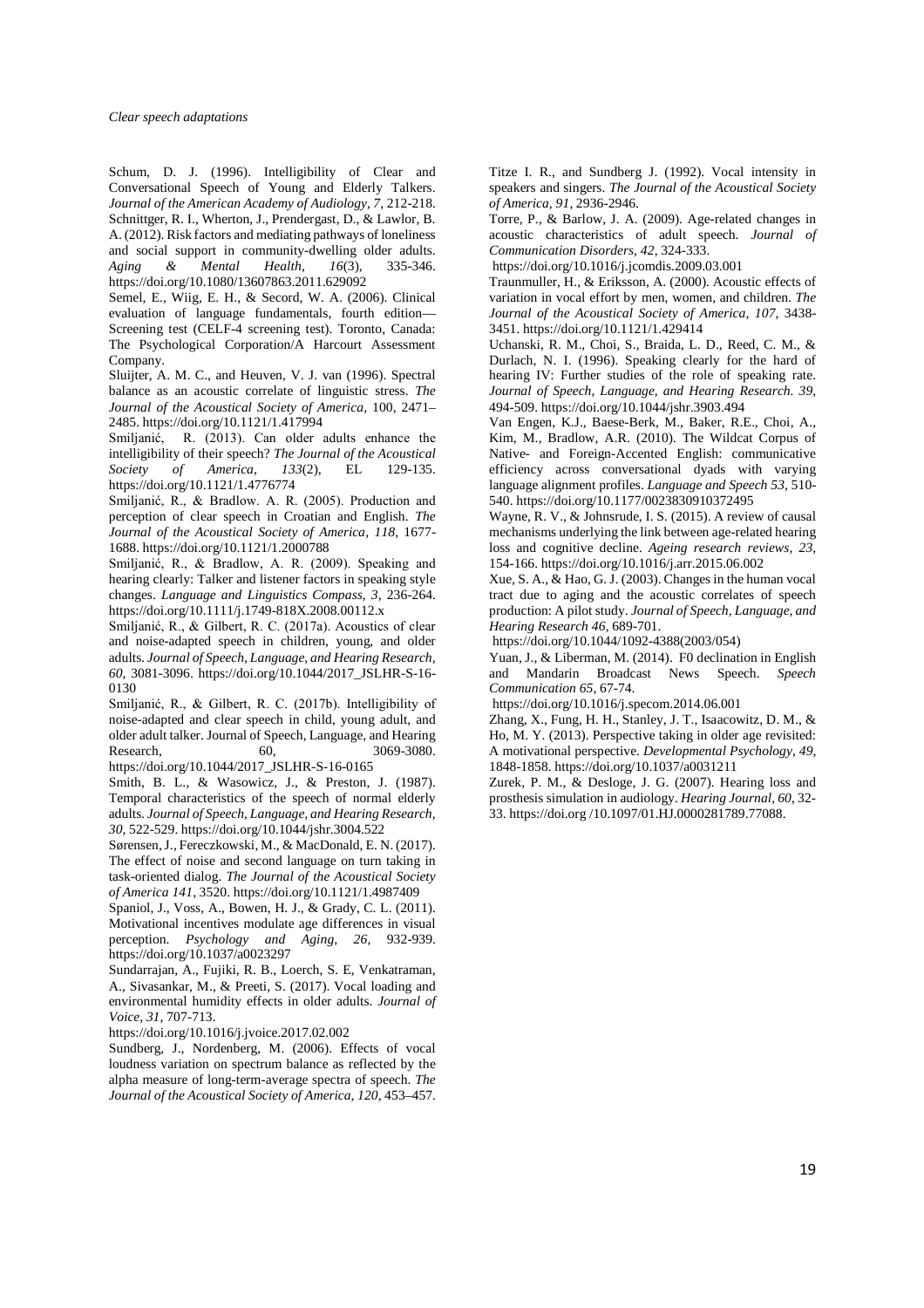# **Supplementary materials (statistical results and model summaries).**

# *Table 1: Time8*

| <b>Fixed effects</b> |                  | <b>Estimate</b> | <b>SE</b> |         | <b>Estimated p</b> |
|----------------------|------------------|-----------------|-----------|---------|--------------------|
| (intercept)          |                  | 4.52            | 0.27      | 16.79   | $-.001$            |
| Condition            | BAB <sub>2</sub> | $-0.17$         | 0.17      | $-0.97$ | .334               |
|                      | <b>HLS</b>       | 1.51            | 0.18      | 8.42    | $-.001$            |
| Talker Group         | <b>OANH</b>      | 0.33            | 0.34      | 0.95    | .341               |
|                      | <b>OAHL</b>      | 1.32            | 0.35      | 3.72    | $-.001$            |
| Random effects       |                  | Variance        |           |         |                    |
| Participant          | (intercept)      | .22             |           |         |                    |
| Residual             |                  | 1.19            |           |         |                    |

Number of observations=234, Participants (N)=82

# *Table 2: Articulation rate*

| <b>Fixed effects</b> |                  | <b>Estimate</b> | <b>SE</b> |         | <b>Estimated p</b> |
|----------------------|------------------|-----------------|-----------|---------|--------------------|
| (intercept)          |                  | 3.86            | 0.08      | 49.88   | $-.001$            |
| Condition            | BAB <sub>2</sub> | $-0.10$         | 0.06      | $-1.88$ | .060               |
|                      | <b>HLS</b>       | 0.43            | 0.06      | $-7.55$ | $-.001$            |
| <b>Sex</b>           | Male             | 0.28            | 0.08      | 3.26    | .001               |
| Talker Group         | <b>OANH</b>      | $-0.39$         | 0.09      | $-4.54$ | $-.001$            |
|                      | <b>OAHL</b>      | $-0.39$         | 0.09      | $-4.04$ | $-.001$            |
| Condition*Sex        | BAB2, M          | $-0.11$         | 0.08      | $-1.38$ | .168               |
|                      | HLS, M           | 0.11            | 0.08      | 1.36    | .173               |
| Random effects       |                  | Variance        |           |         |                    |
| Participant          | (intercept)      | 0.08            |           |         |                    |
| Residual             |                  | 0.07            |           |         |                    |

Number of observations=244, Participants (N)=82

# *Table 3: Pause frequency*

| <b>Fixed effects</b> |                    | <b>Estimate</b> | <b>SE</b> | t       | <b>Estimated</b> <i>p</i> |
|----------------------|--------------------|-----------------|-----------|---------|---------------------------|
| (intercept)          |                    | 0.09            | 0.01      | 12.67   | $-.001$                   |
| Condition            | BAB <sub>2</sub>   | $-0.01$         | 0.01      | $-2.73$ | .006                      |
|                      | <b>HLS</b>         | 0.01            | 0.01      | 2.23    | .026                      |
| Talker Group         | <b>OANH</b>        | $-0.02$         | 0.01      | $-1.73$ | .083                      |
|                      | <b>OAHL</b>        | ${<}0.01$       | 0.01      | 0.43    | .667                      |
| Condition*Talker     | BAB2,              | 0.02            | 0.01      | 2.90    | .004                      |
| Group                | <b>OANH</b>        |                 |           |         |                           |
|                      | HLS,               | 0.01            | 0.01      | 1.93    | .053                      |
|                      | <b>OANH</b>        |                 |           |         |                           |
|                      | BAB <sub>2</sub> , | 0.01            | 0.01      | 0.75    | .450                      |
|                      | <b>OAHL</b>        |                 |           |         |                           |
|                      | HLS,               | 0.01            | 0.01      | 0.98    | .326                      |
|                      | <b>OAHL</b>        |                 |           |         |                           |
| Random effects       |                    | Variance        |           |         |                           |
| Participant          | (intercept)        | < 0.01          |           |         |                           |
| Residual             |                    | ${<}0.01$       |           |         |                           |

Number of observations=244, Participants (N)=82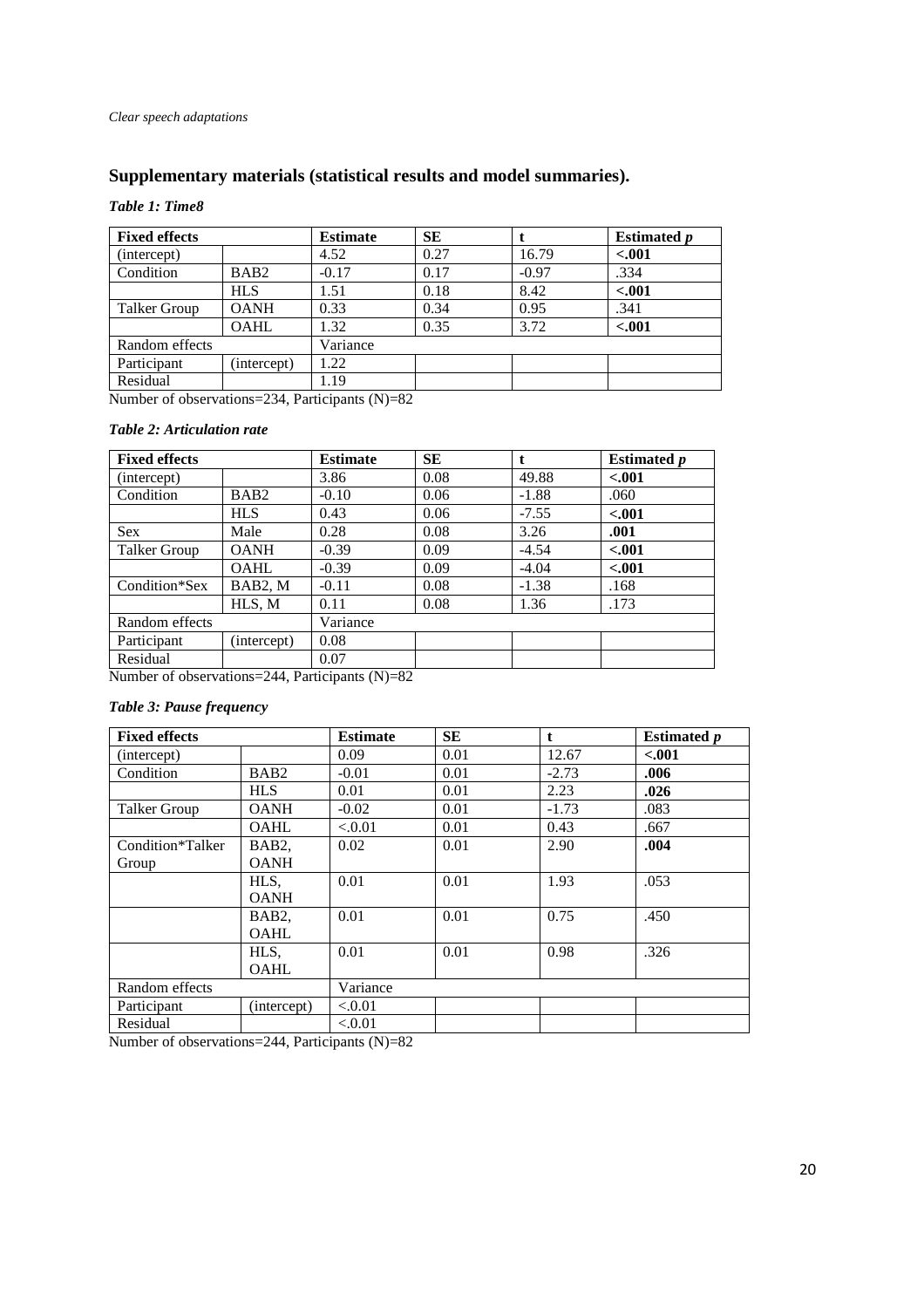# *Clear speech adaptations*

# *Table 4: ME1-3kHz*

| <b>Fixed effects</b> |                  | <b>Estimate</b> | <b>SE</b> | $\mathbf{t}$ | <b>Estimated p</b> |
|----------------------|------------------|-----------------|-----------|--------------|--------------------|
| (intercept)          |                  | 66.46           | 0.53      | 124.29       | $-.001$            |
| Condition            | BAB <sub>2</sub> | 3.19            | 0.34      | 9.32         | $-.001$            |
|                      | <b>HLS</b>       | 1.57            | 0.34      | 4.63         | < .001             |
| Talker Group         | <b>OANH</b>      | $-2.55$         | 0.66      | $-3.87$      | < .001             |
|                      | OAHL             | $-4.02$         | 0.68      | $-5.91$      | < .001             |
| <b>Sex</b>           | M                | $-2.12$         | 0.50      | $-4.27$      | $-.001$            |
| Condition*Talker     | BAB2,            | 0.98            | 0.46      | 2.11         | .034               |
| Group                | <b>OANH</b>      |                 |           |              |                    |
|                      | HLS,             | 0.34            | 0.46      | 0.74         | 0.462              |
|                      | <b>OANH</b>      |                 |           |              |                    |
|                      | BAB2,            | 1.65            | 0.48      | 3.48         | $-.001$            |
|                      | <b>OAHL</b>      |                 |           |              |                    |
|                      | HLS,             | 1.08            | 0.48      | 2.27         | .023               |
|                      | <b>OAHL</b>      |                 |           |              |                    |
| Random effects       |                  | Variance        |           |              |                    |
| Participant          | (intercept)      | 4.52            |           |              |                    |
| Residual             |                  | 1.43            |           |              |                    |

Number of observations=242, Participants (N)=82

# *Table 5: Median F0*

| <b>Fixed effects</b>                       |                  | <b>Estimate</b>              | <b>SE</b> | $\mathbf t$ | <b>Estimated</b> <i>p</i> |
|--------------------------------------------|------------------|------------------------------|-----------|-------------|---------------------------|
| (intercept)                                |                  | 91.40                        | 0.65      | 140.91      | $-.001$                   |
| Condition                                  | BAB <sub>2</sub> | 2.37                         | 0.47      | 5.02        | $-.001$                   |
|                                            | <b>HLS</b>       | 1.26                         | 0.42      | 3.03        | .002                      |
| <b>Talker Group</b>                        | <b>OANH</b>      | $-2.06$                      | 0.88      | $-2.35$     | .019                      |
|                                            | <b>OAHL</b>      | $-0.33$                      | 0.93      | $-0.35$     | .726                      |
| <b>Sex</b>                                 | M                | $-9.17$                      | 1.01      | $-9.04$     | $-.001$                   |
| Condition*Talker                           | BAB2,            | 2.21                         | 0.64      | 3.47        | $-.001$                   |
| Group                                      | <b>OANH</b>      |                              |           |             |                           |
|                                            | HLS,             | 0.18                         | 0.56      | 0.32        | .748                      |
|                                            | <b>OANH</b>      |                              |           |             |                           |
|                                            | BAB <sub>2</sub> | 2.31                         | 0.68      | 3.39        | $-.001$                   |
|                                            | OAHL             |                              |           |             |                           |
|                                            | HLS,             | 0.86                         | 0.60      | 1.43        | .154                      |
|                                            | OAHL             |                              |           |             |                           |
| Condition*Sex                              | BAB2, M          | 2.97                         | 0.71      | 4.17        | $-.001$                   |
|                                            | HLS, M           | 1.14                         | 0.63      | 1.81        | .070                      |
| Talker group *Sex                          | NH, M            | 3.66                         | 1.33      | 2.76        | .006                      |
|                                            | HL, M            | 1.47                         | 1.35      | 1.09        | .276                      |
| Condition*Talker                           | BAB2,            | $-2.24$                      | 0.96      | $-2.32$     | .020                      |
| Group* Sex                                 | OANH, M          |                              |           |             |                           |
|                                            | HIS.             | $-0.36$                      | 0.85      | $-0.42$     | .673                      |
|                                            | OANH, M          |                              |           |             |                           |
|                                            | BAB2,            | $-1.95$                      | 0.99      | $-1.98$     | .048                      |
|                                            | OAHL, M          |                              |           |             |                           |
|                                            | HIS.             | $-0.33$                      | 0.86      | $-0.38$     | .704                      |
|                                            | OAHL, M          |                              |           |             |                           |
| Random effects                             |                  | Variance                     |           |             |                           |
| Participant                                | (intercept)      | 4.67                         |           |             |                           |
| Residual<br>$\sim$ $\sim$<br>$\sim$ $\sim$ | $\frac{1}{2}$    | 1.22<br>$\sim$ $\sim$ $\sim$ |           |             |                           |

Number of observations=245, Participants (N)=82